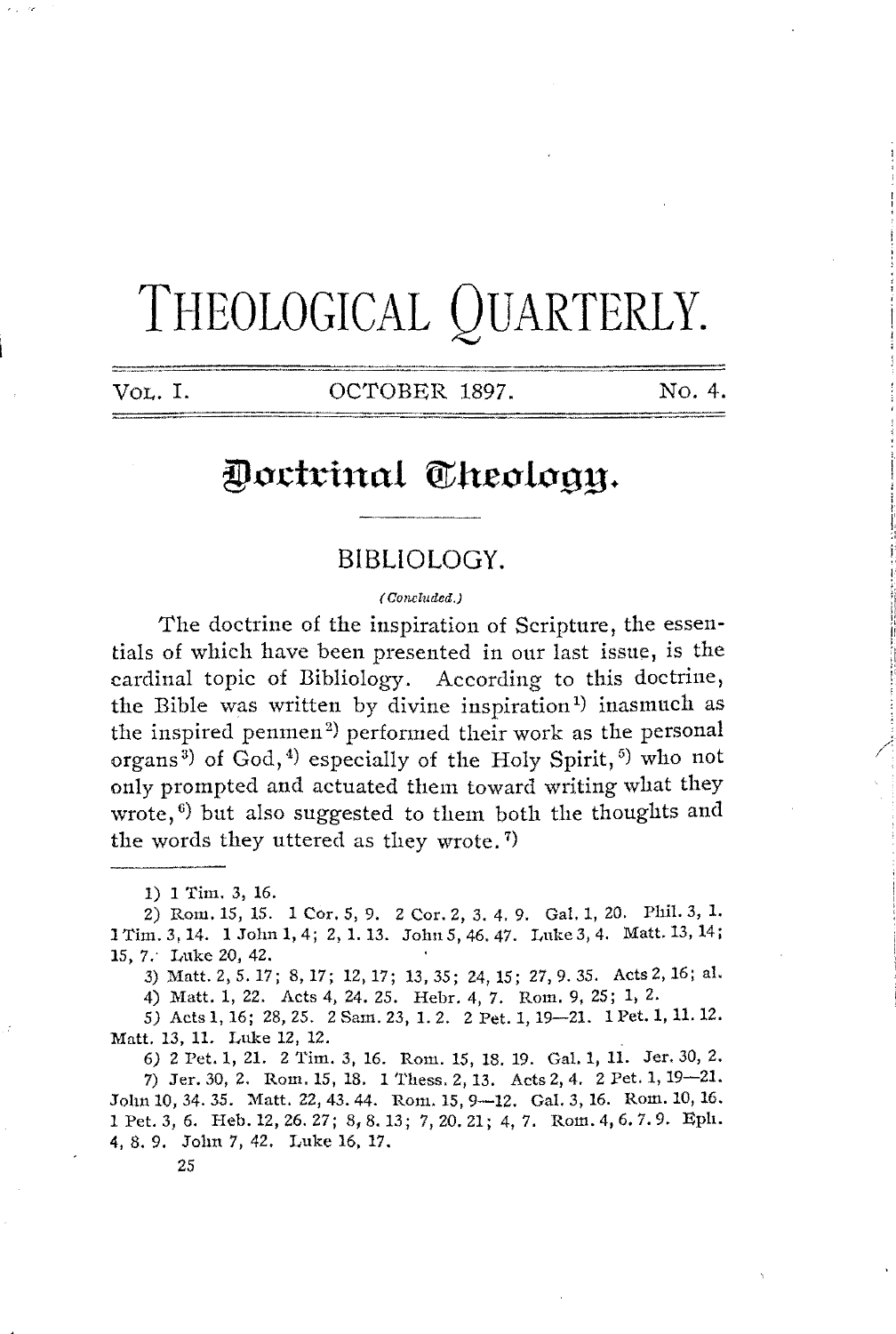## Practical Theology.

### PUBLIC WORSHIP IN THE LUTHERAN CHURCH.

#### *(Concluded.)*

#### B.

That the sacrifices prescribed by the Levitical law for the Jewish church of the Old Testament were to be discontinued after the fulness of the time was come, lay in the nature of those sacrifices, which were chiefly types and shadows of the promised Messiah and the church of the New Covenant. But as the abrogation of the Levitical cult and the disestablishment of the Aaronic priesthood was not to do away with public worship altogether nor to abolish the spiritual priesthood of the children of God, so it was not God's will that the royal priesthood of the New Testament should be without its sacrifices. Thus we read: "By him, therefore, let us offer the sacrifice of praise to God continually, that is, the fruit of our lips, giving thanks to his name. But to do good and to communicate forget not: for with such sacrifices God is well pleased.'' 1 ) And St. Peter writes: "Ye also, as lively stones, are built up a spiritual house, an holy priesthood, to offer up spiritual sacrifices, acceptable to God by Jesus Christ."<sup>2</sup>)

Two classes of sacrifices are mentioned in Heb. 13 as above quoted: the sacrifices of the *lips* and the sacrifices of the *hands*.

The sacrifices of the lips are those of prayer, of praise and thanksgiving, and of confession.

Of the sacrifice of *prayer* the psalmist says: ''Let my prayer be set forth before thee as incense, and the lifting up of my hands as the evening sacrifice;"<sup>3</sup>) and from the

1) Heb. 13, 15. 16. 2) 1 Pet. 2, 5. 3) Ps. 141, 2.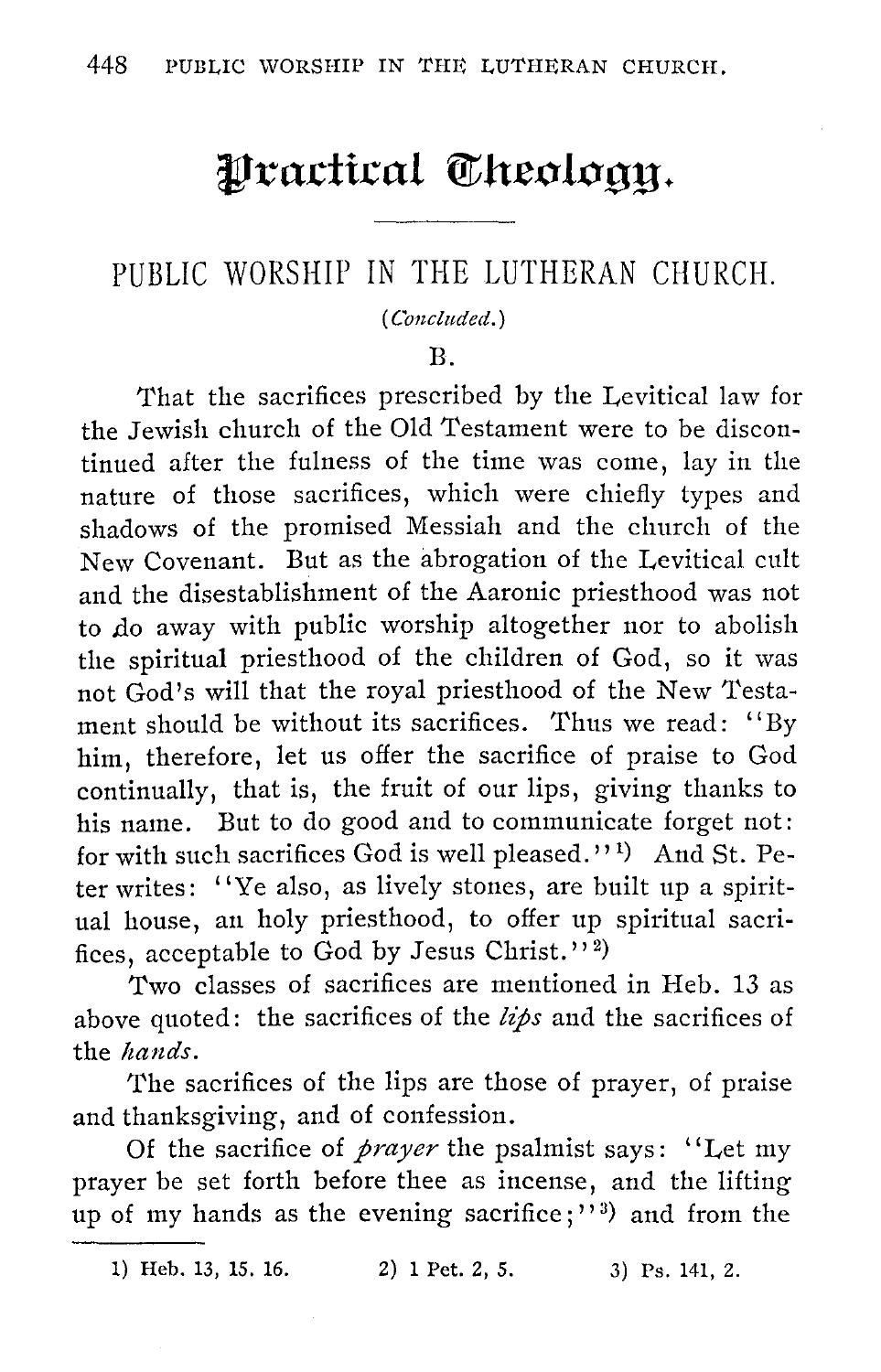earliest days of New Testament Christianity we find the setting forth of such incense, the sacrifice of prayer among the devotional exercises of the congregation . 1) St. Paul speaks at length of prayer in public worship especially, $2$ ) and in his more general admonitions directed to Christian congregations exhorting them to prayer,<sup>3)</sup> public prayer is certainly not excluded. In the second century we find prayer as a regular feature of public worship. Thus Justin writes: "Thereupon [after the Scripture lesson and the sermon] we rise, all of us together, and send up prayers." $^{\prime\prime}$ ) The same author informs us that the newly baptized were immediately after their baptism led to ''where all are assembled and about to offer common prayer for themselves and the baptized one, and all others everywhere.''<sup>5</sup>) From both these passages it appears that the Christians in those days prayed in their public meetings, and prayed in common. From the extract quoted in the second place and the subsequent context we learn that the contents of these public prayers were twofold. In the first place the brethren prayed *''for*  themselves," especially, as the context shows, that the word which had been read and expounded to them might be blessed unto a holy life and everlasting salvation. Bevond blessed unto a holy life and everlasting salvation. this, the prayers of the congregation were also *interces*sory, comprising *special* intercessions, as for the neophyte in their midst, and *general* intercessions ''for all men everywhere  $\cdot$  '  $\cdot$   $\cdot$   $\cdot$   $\cdot$   $\cdot$ 

These general prayers of the congregations we meet also in the succeeding centuries. Says Tertullian: "There we Christians, with eyes uplifted and hands expanded, as being innocent, bareheaded, because we do not blush, and,

1

<sup>1)</sup> Acts 1, 14. 24; 2, 42; 4, 24; 12, 12; 13, 3.

<sup>2)</sup> **1** Cor. 11, 4 f.; 14, 14 ff. cf. **1** Tim. 2, 1-3. 8.

<sup>3)</sup> Eph. 6, 18. **1** 'l'hess. 5, 17. 25. nl.

<sup>4) &#</sup>x27;Επειτα ανιστανόμεθα κοινη πάντες και ευχας πέμπομεν. Apol., c. 67.

<sup>5) ...</sup> ένθα συνηγημένοι εισιν, κοινας ευχας ποιησόμενοι υπέρ τε έαυτών και τού  $\phi$ ωτισθέντος και άλλων πανταχού πάντων.

<sup>6)</sup> In compliance with **1** Tim. 2, 1-3.

<sup>29</sup>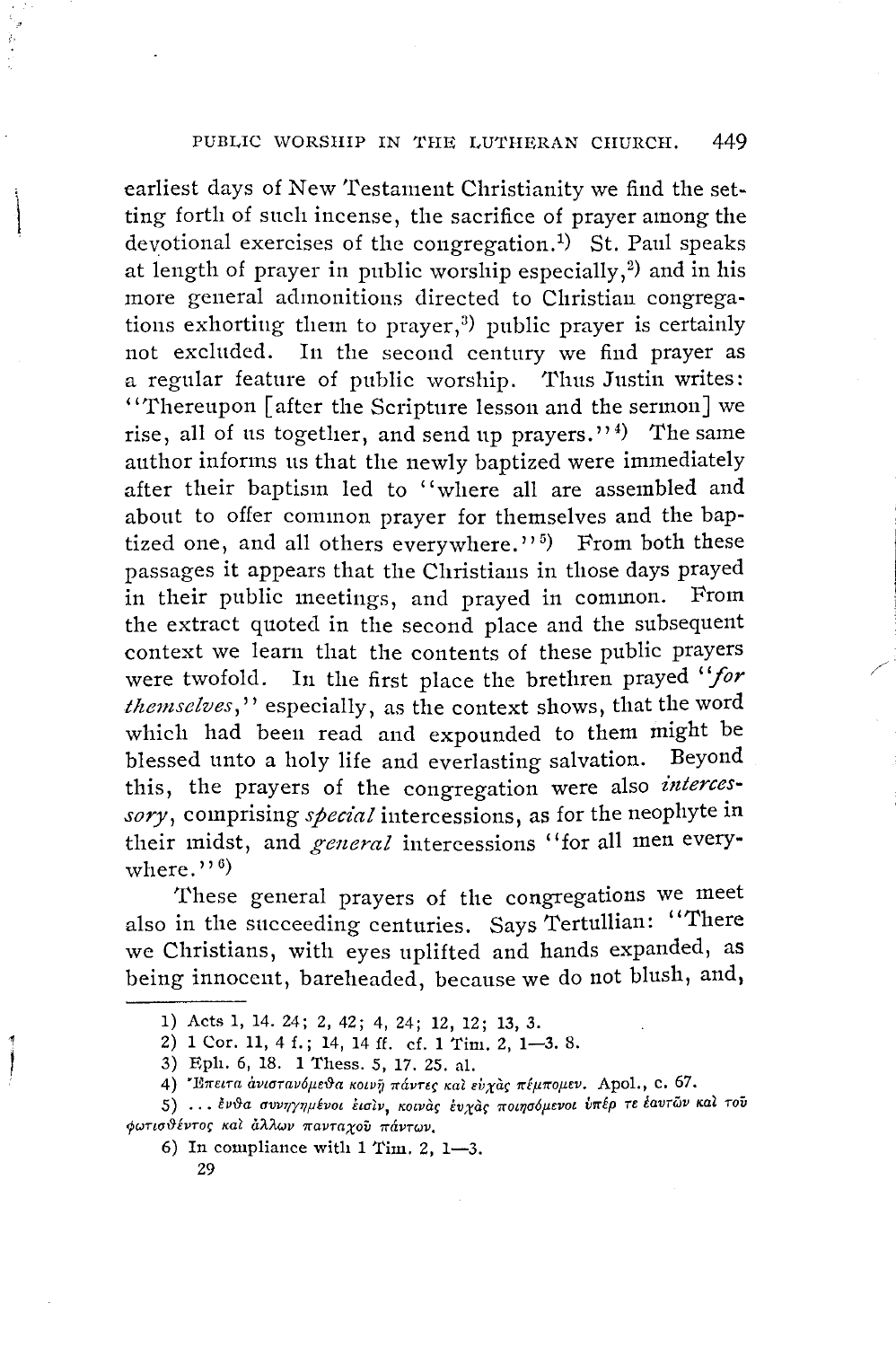lastly, without a prompter, because from our hearts, we pray. We are all praying always for all emperors, that their lives may be long, their reign secure, their families safe, their armies brave, their senate faithful, their people honest, all the world quiet, and whatever a man or emperor may desire." <sup>1</sup> ) And Cyprian: "We make public and common prayer, and when we pray, we do not pray for one person only, but for the entire people."<sup>2</sup>) In the Apostolic Constitutions we find extensive general prayers prescribed, with intercessions for the catechumens, the neophytes, the church universal and the local congregation, the bishops and other ministers of the church, the children of the congregation, the sick, travelers by land and water, those under persecution and their persecutors, the unconverted and erring, the peace of nations, etc.

Later on, when in the Roman church the Mass with its pompous paraphernalia had taken the place of Christian worship, the intercessory petitions were also embodied iu, the Canon of the mass, not as a prayer of the congregation, but as an intercession of the priest officiating between the people and God. But when in the church of the Reforma~ tion public worship was purified and reconstructed according to the doctrine of Christ and the apostles and the example of the primitive church, public prayer was restored to its proper dignity. The place commonly assigned to the general prayer was, as it had been in the ancient church, between the sermon and the celebration of the Lord's supper. Some of the Liturgies prescribed that after the sermon the pastor should appear at the altar and chant the Litany, the

<sup>1)</sup> Illuc sursum suspicientes christiani manibus expansis, quia innocuis, capite nm1o, quia non erubescinms, denique sine monitore,. quia de pectore, oranus. Precantes sumus omnes semper pro omnibus imperatoribus, vitam illis prolixam, imperium securum, domum tutam, exercitus fortes, senatum fidelem, populum probnm, orbem quietum, et quaecumque hominis et caesaris vota sunt. Adv. Gent., c. 30.

<sup>2)</sup> Publica est nobis et communis oratio, et quando oramus, non pro uno, sed pro toto populo oramus. De orat. m., p. 265. •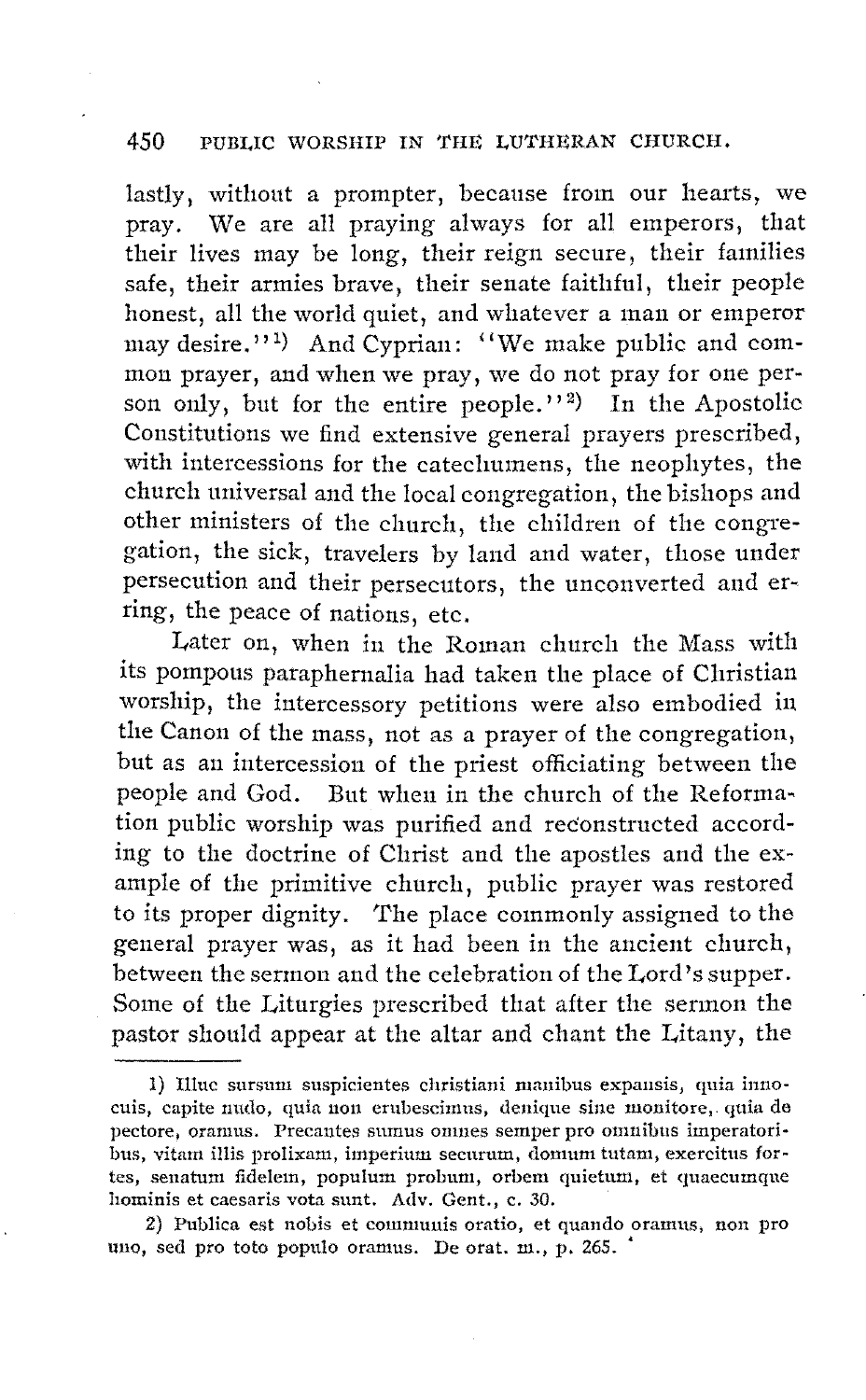congregation singing the responses. But the custom which more generally prevailed was the reading of the general prayer by the Pastor after the sermon and from the pulpit, special intercessory prayers for the communicants of the day, mothers recently confined, etc., being annexed, and the entire continuous act of common supplication closing with the Lord's prayer. The significance of the custom of indicating the beginning, the progress and the close of the Lord's prayer by three taps of a church bell is that of an invitation to the absent members of the congregation to join in this common sacrifice.

A shorter form of public prayer is the *Collect,* of which an ancient author says: ''Collect we call a prayer in which the needs and perils, wishes and desires of the entire people or church are, as it were, collected and carried before God by the priest, who, accordingly, says, 'Let us pray,' as if he would invite those who are present to make this prayer with united desires and spirits.<sup>''</sup>,'<sup>1</sup>) The *Collectio* with the preceding "Oremus" appears as early as the fifth century. In the Gregorian mass but one collect was assigned to each service before the Scripture lesson; but the time came when three, four, even seven collects in succession were sung, in Latin, of course, the last one as unintelligible to the congregation as the first. Luther reduced the collects before the Epistle to one, and in this most of the Liturgies have followed him; German was prescribed throughout the German Lutheran church as the language of public prayer, and the *Amen* was not left to the pastor, nor to the choir, but assigned to the congregation, to whom the invitation, *Lass!*  uns beten, "Let us pray," before the collect, was directed. In the services without communion, another collect took

<sup>1) &</sup>quot;Collecta dicitur oratio, in qua sacerdos totius populi vel ecclesiae necessitates et pericula, seu vota et desideria, *quasi collecta,* deo repraesentat, unde dicit: Oremus, quasi adstantes invitet ad hanc orationem conjunctis votis animisque faciendam."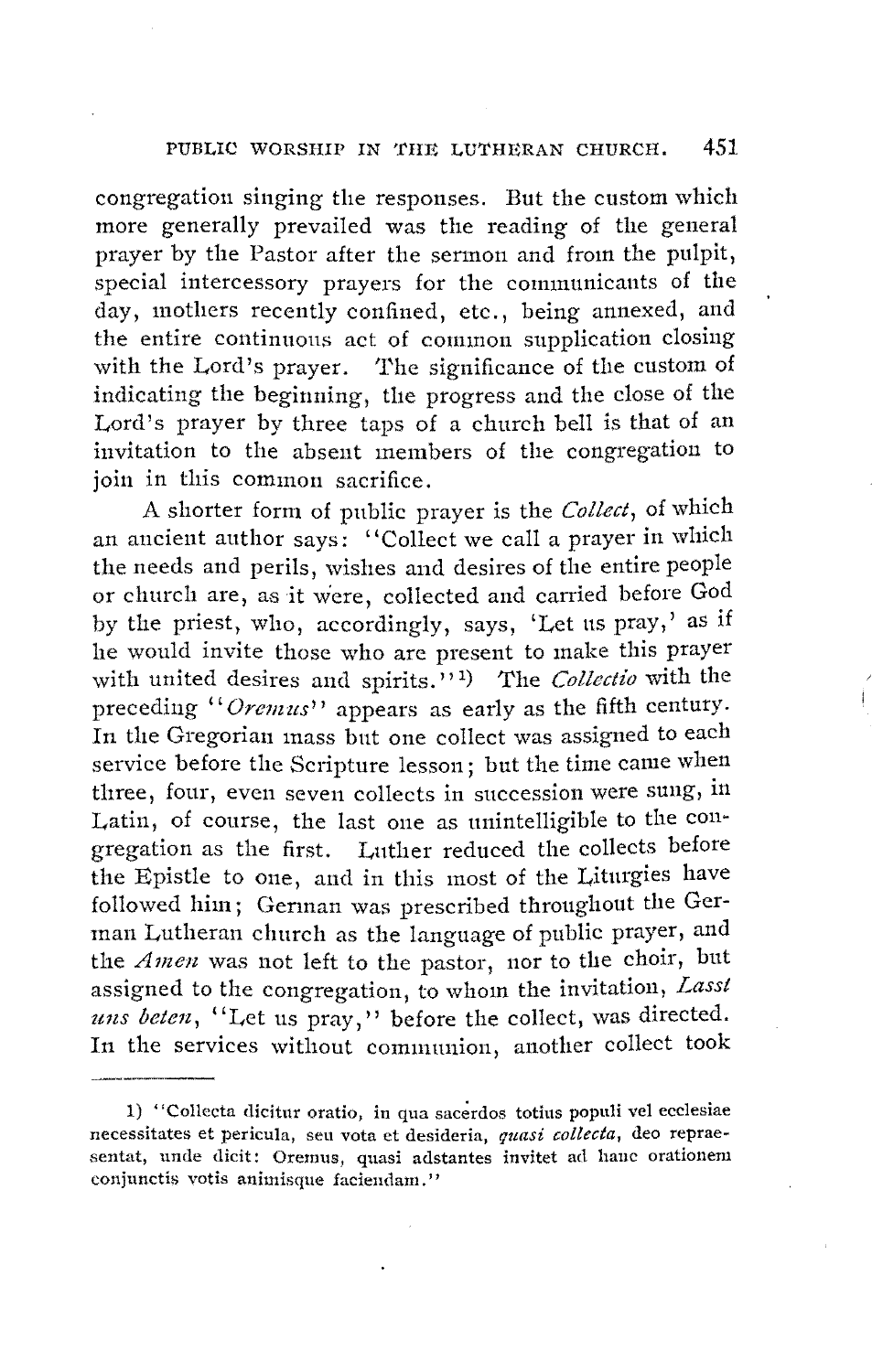the place of the *Postcommunio* before the *Benediction* in many of the churches.

The collects were and, in many Lutheran churches also of this country, are chanted by the Pastor, his face being turned toward the altar, and the congregation, having by the words "Let us pray," which invariably precede the collect, been invited to unite in the prayer uttered in the people's name, closes with *Amen.* 

That the congregation, appearing before God in supplication, should appear with due veneration as well as with full confidence, is of the nature of Christian prayer, and it is but proper that the attitude of the heart should also seek expression in some visible attitude of prayer which may be looked upon and observed as a feature of churchly decorum. St. Paul recommends such decorum in his first epistle to the Corinthians,<sup>1</sup>) and endorses an attitude of prayer which appears to have been largely, perhaps generally, customary in his day, when he says: "I will therefore that men pray everywhere, lifting up holy hands, without wrath and doubting."<sup>2</sup>) From the passages quoted above from Justin and 'I'ertullian we learn that in the second century the congregation stood during prayer with heads uncovered, faces and eyes uplifted and hands expanded. On the *dies stationum*, 'Wednesdays and Fridays, it was customary to kneel in prayer. In the ninth century, Pope Nicolaus I ordained that prayer should be offered "junctis manibus, digitis compressis, compositis palmis," or, as we would say, "with folded hands." The Lutheran church has retained this attitude of submission, as also the practice of standing during prayer, except on special occasions, as on days of humiliation or during confession before communion, when kneeling was in many churches recommended. Another custom very generally observed in the German Lutheran church is that when in public prayer the name of Jesus is pronounced,

1) 1 Cor. 11, 4-16. 2) 1 Tim. 2, 8.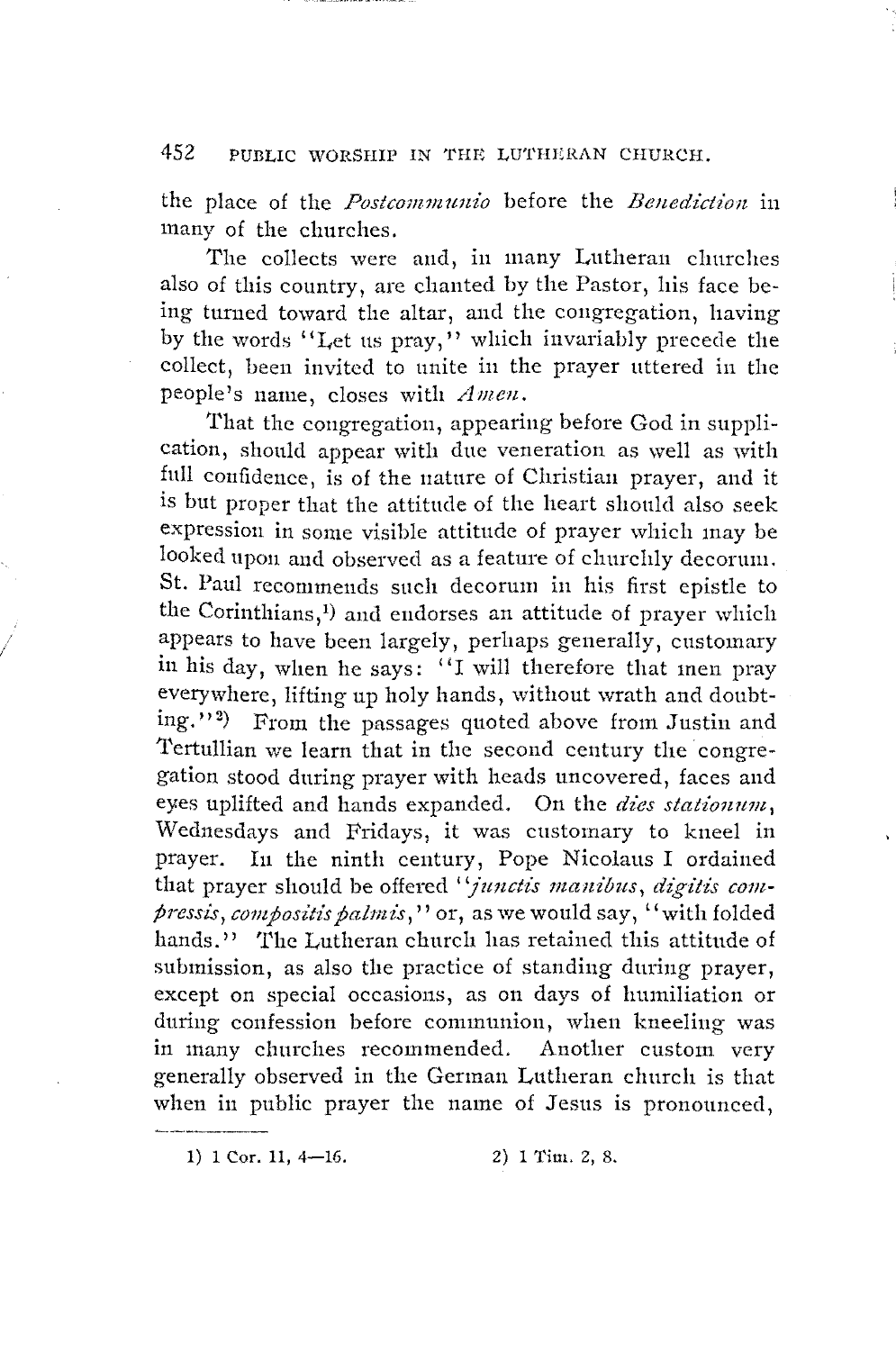the women bend their knees and men bow in reverence; the same observance accompanies the words, '' *The Lord''*  in the Aaronitic Benediction.

As a particular kind of sacrifices of the lips those of confession have been mentioned.<sup>1</sup>) That a congregation of Christians assembled in public worship should also make a formal profession of the Christian faith, is certainly meet and right, and the Lutheran church has retained the mediaeval practice of repeating the Christian Creed in the public services of the congregation. At first, the *Nicaeno-Constantinopolitanwn,* which had been the traditional *Credo*  in the Roman mass, was generally preferred, and only exceptionally the Apostles' creed or the so-called Athanasian was recommended or permitted. At present, the Apostles' creed is generally used where the confession of faith is read by the Pastor at the altar. But where the confession is sung by the congregation, Luther's metrical translation of the Nicene creed or the shorter form by Tob. Claussnitzer is generally sung after the reading of the Gospel lesson and before the sermon, according to Luther's recommendation of 1526: '' After the Gospel the whole congregation will sing the creed in German."<sup>2</sup>)

But also beside the singing of the Creed, congregational singing is extensively practiced in our Lutheran services, prayer, praise and thanksgiving being in this eminently appropriate manner offered forth as the common sacrifice of those who are gathered together as a worshiping congregation. That the Christian church was a singing church in the apostolic age appears from such exhortations as: "Let the word of Christ dwell in you richly in all wisdom; teaching and admonishing *one anotlier in psalms*  and spiritual songs;"<sup>3</sup>) and: "Be filled with the spirit, speaking to yourselves in psalms and hymns and spiritual songs."<sup>4</sup>) Congregational singing is mentioned in Pliny's

4) Eph. 5, 18. 19.

/

<sup>1)</sup> Cf. Heb. 13, 15. 2) Luther's "Deutsche Messe."

<sup>3)</sup> Col. 3, 16.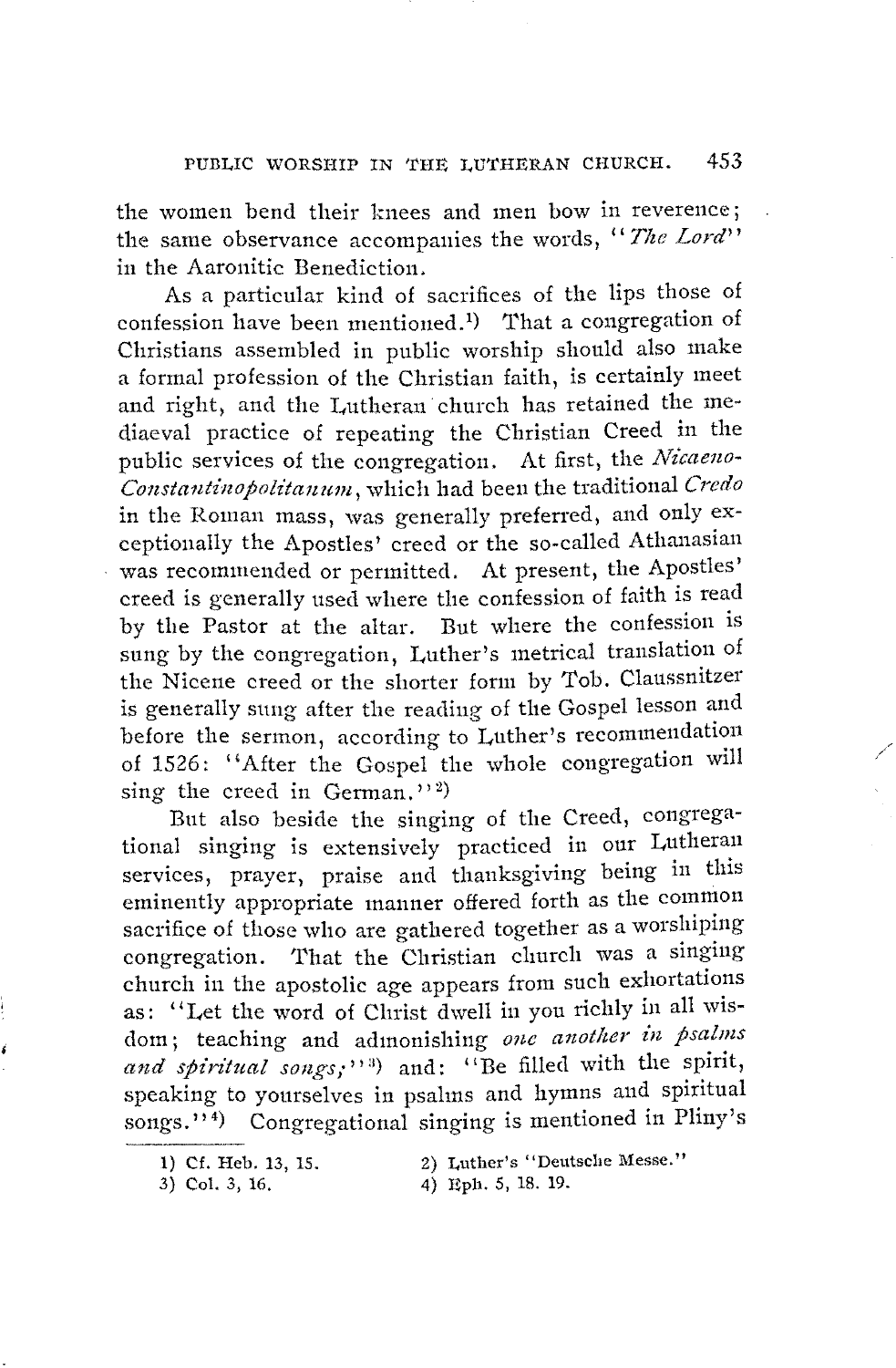epistle to Trajan,<sup>1)</sup> and Tertullian specifies the singing of psalms when he enumerates the acts of public worship. 2) Basilius M. knows of various kinds of singing as practiced in the nocturnal services of his church. In a treatise directed to the clergy of Neo Caesarea he says: "First they sing in two divisions alternately. Then they leave the intonation of the song to one person, and the rest join in the responses. . . . 1'hen, at daybreak, they all together, as with one mouth and ont of one heart, sing the penitential psalm." Here we have *antiphonal*, *hypophonous*, and *symphonic* singing. Antiphonal singing was practiced in the eastern and in the western church; Augustine heard it at Milan. For the hypophonous chant a special office was introduced, that of the  $\psi$ *alpwoods*,  $\psi$ *dllav,*  $\psi$ *dlargs*, or  $\psi$ *dds*, who led in this form of psalmody. In our churches, the responsive singing of psalms is still practiced here and there; and the *versicle* before the collect is also sung hypophonously, the Pastor intonating, and the congregation chanting the responses. The Litany in hypophonous rendition has already been mentioned. By far the most appropriate mode of congregational singing is that which is also most generally and extensively practiced in our church, symphonic singing in one great chorus of the entire congregation, all voicing forth as with one mouth and from one heart the petitions, praises and thanks, lamentations and exultations, of the pilgrim church on earth. It was chiefly Luther who restored to the church of the Reformation the enjoyment of this form of worship, of which Rome had deprived the Christian people by turning what singing was embodied in the execution of the Mass over to the choir, the congregation being condemned to inactivity and the enjoyment of the doubtful privilege of listening to the Latin *Kyrie* and *Gloria* and *Graduals* and *Sequences* of which the people

<sup>1)</sup> Plin. Sec. Epp. X, 97: Carmenque Christo quasi Deo dicere secum inviceru.

<sup>2)</sup> De anirua, c. 9.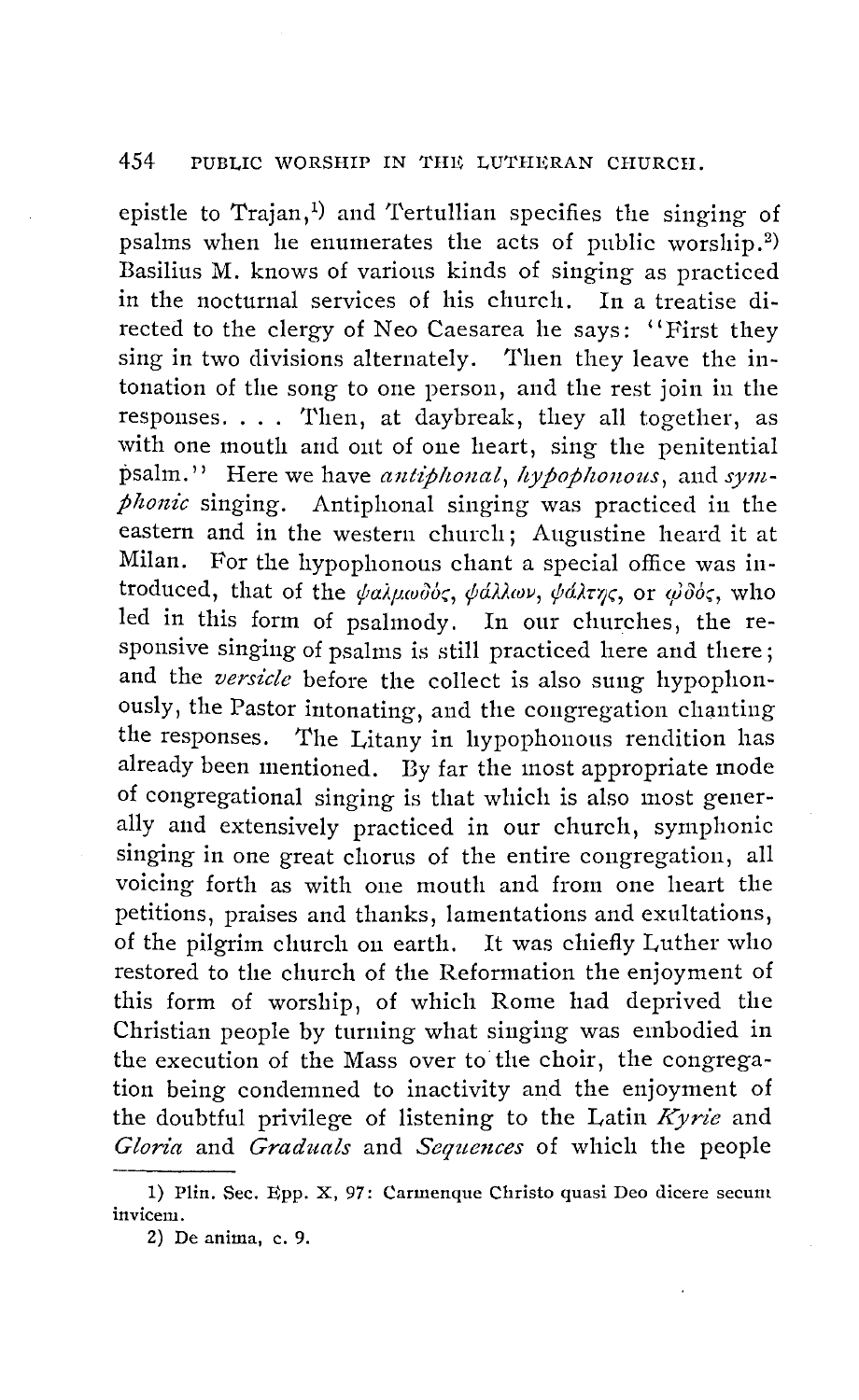understood little or nothing. In providing for the German church a supply of hymns to be sung by the congregations, Luther was as in other respects, only even more conspicuously, the conservative reformer, availing himself of whatever had been handed down from earlier days, not even rejecting what the dark ages had brought forth, scanty and in need of correction as it might be. He versified Old Testament psalms and New Testament hymns, as Pss. 46, 67, 128, Simeon's song, Luke 2,  $29-32$ ; translated gems of early Latin sacred poetry, adapted some of the few Ger• man hymns which he found available, added new hymns of his own composition, and encouraged others to contribute to the common treasury of Christian song. The tunes were, likewise, either adapted or composed, and here too Luther set the example and showed the way. He was also the set the example and showed the way. compiler of the first hymnbooks for the church of the Reformation; in the year of his death 47 Lutheran hymnbooks had been published, and the number of hymns steadily increased. It lies beyond the scope of this article to point out the difference between the hymns of the era of the Reformation and those of the XVII and XVIII centuries; suffice it to say that the former answered far more than the latter the purpose for which Luther's hymns were intended and eminently qualified, to be forms of prayer and confession to be sung by the congregation in public worship. Those hymns and their melodies became the possessions of the church in a peculiar way; they were fixed in the minds of men, women and children, who learned them in the family circle, in the schools and public services, never to forget them. The hymnbooks were by no means intended for the people, but for the cantors and school teachers, while the people sang from memory only. Even as late as the second half of the XVII century a layman who appeared in church with a hymnbook would be sure to attract attention and occasion remarks. To this day the memorizing of a canon of church hymns is looked upon as an important part of the regular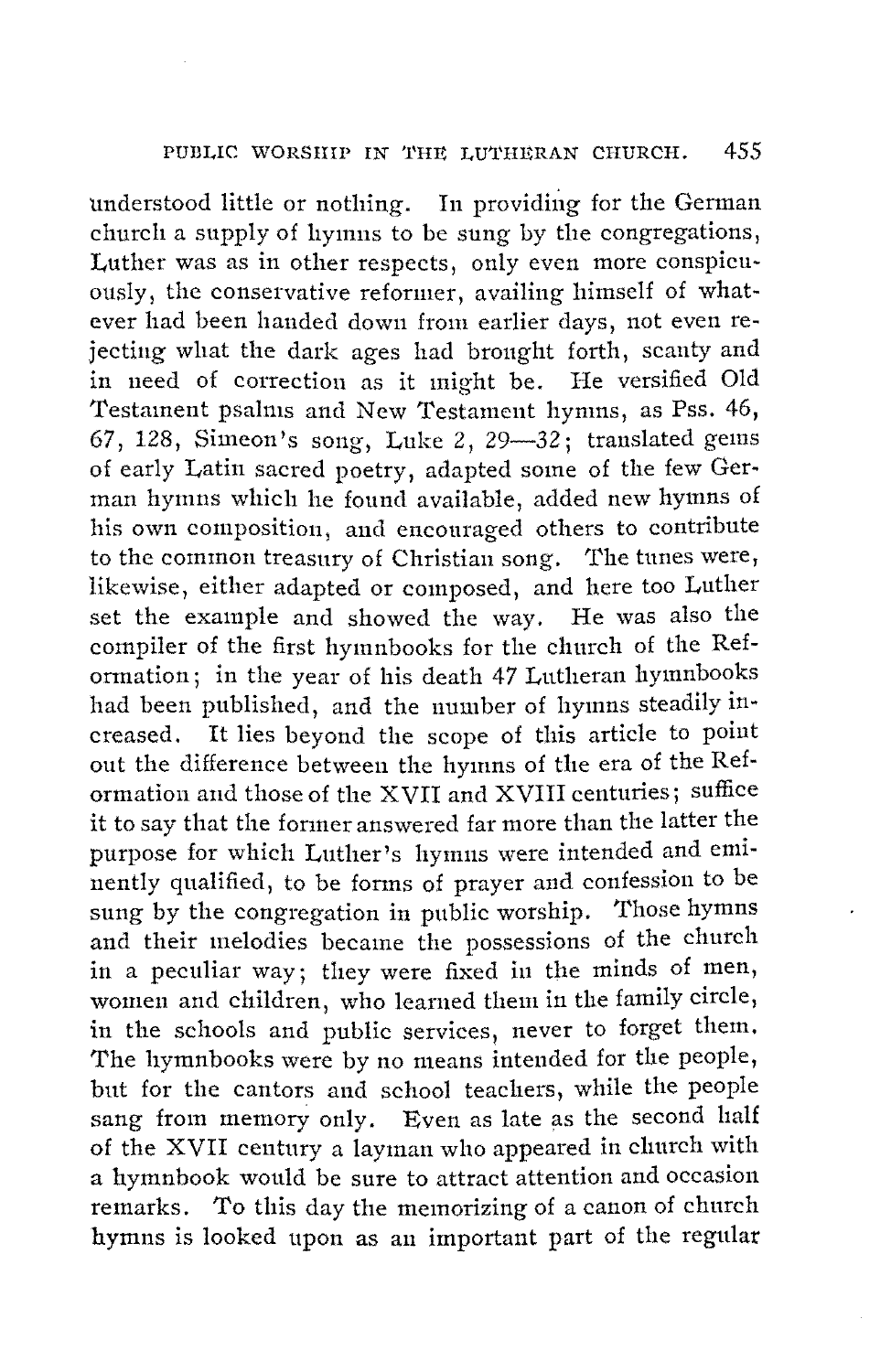curriculum in our Lutheran parochial schools; a fair pro~ ficiency in music is looked upon as an important part of the education of our school teachers, and it would be a serious mistake on the part of the teacher if he looked upon his musical training chiefly as a preparation for the position of an organist and the leader of the church choir. It is not the management of the organ so much as the management of the school whereby the teacher will secure good congregational singing, and it can be truly said that the singing of . our Lutheran congregations with well conducted parochial schools is good.

Yet the stress laid upon congregational singing should not result and has not in the earlier history of our church resulted in the abolition or neglect of the church choir. There are to-day stored away treasures of classical church music, composed by Lutheran masters, which might supply the church choirs of all christendom with music of the highest order, of unrivaled beauty, sweetness and grandeur, but little known even within the Lutheran church, and waiting for the hand that will brush away the mold and cobwebs and show this generation what Lutheran choir music is and of what adaptation to present wants it is capable.

 $\mathbf{I}$ 

/

The *organ* has also been retained in the Lutheran churches; but while the value of this ''queen of musical instruments" for beautifying in a becoming way the religious services of the congregation was duly appreciated, and the highest degree of excellence both in composing for and in performing on the organ was reached in the Lutheran church, yet our church has not forgotten that the chief beauty of divine worship must ever be the Gospel of Christ and the sacrifices of human hearts and lips. In many Lutheran churches the organ was silenced during certain seasons, as from the second Sunday in Advent to Christmas, from *Laetare* to Easter; in some churches the organ is permitted to accompany the singing of the congregation, but all preludes and interludes are omitted, on such days as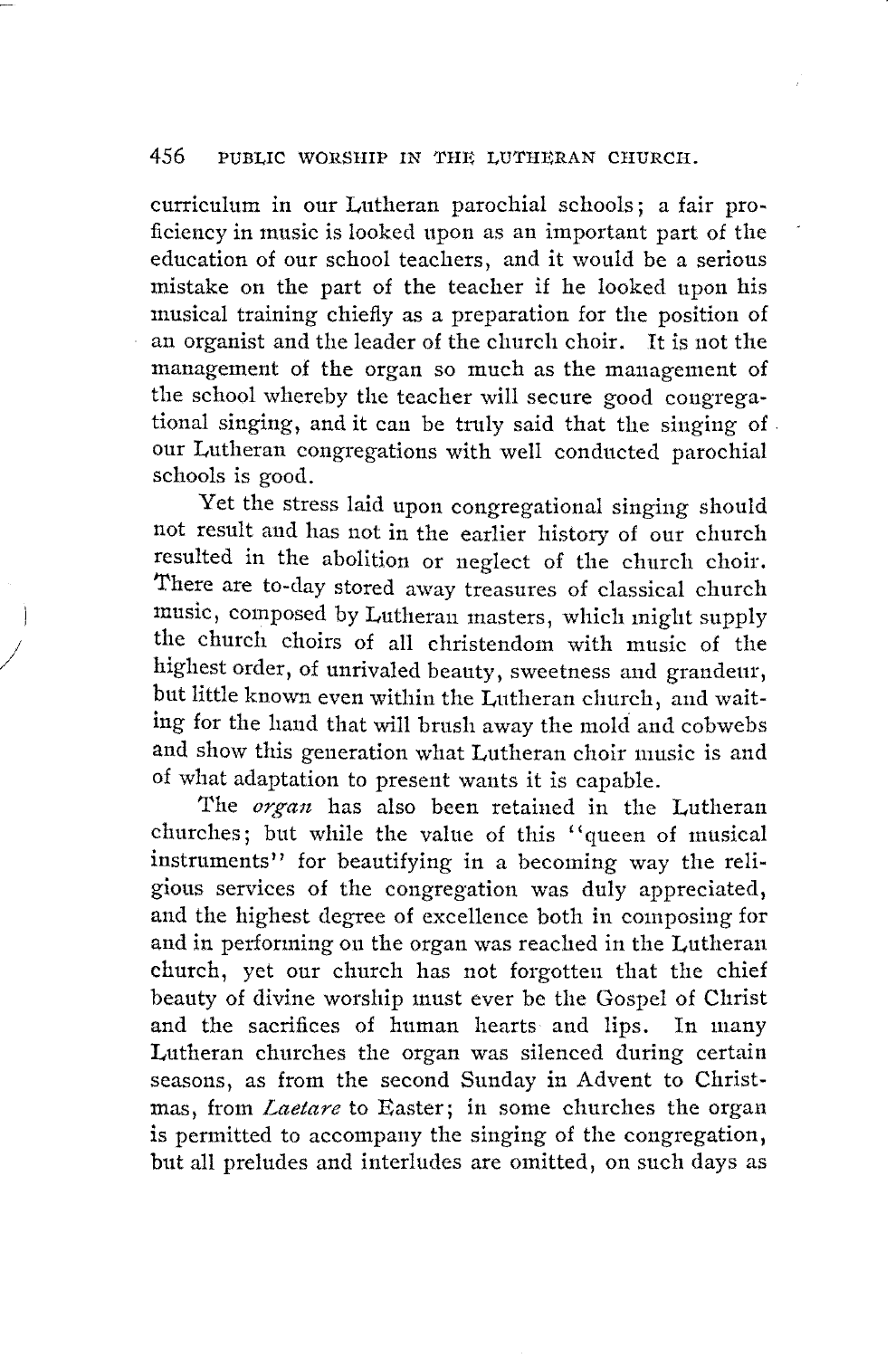Good Friday or throughout the Lenten season, and the omission as well as the resumption of the instrumental adornment of the services at appropriate times is very impressive and suggestive.

ŋ

ă

J

j

**BALLASTOCK** 

There is a group of sacrificial acts of public worship which we have only incidentally touched upon. They cluster round the sacramental essentials of the eucharist, partly preceding, partly following, and partly entering in between them. They are the *Preface,* the *Sandus,* the *Lord's Prayer, the Agnus Dei, the Words of distribution, the Commun-ion Eiymn,* and the *Postcommunio.* 

The *Preface* is of remote antiquity. Cyprian describes it when he says: ''The priest before the prayer prepares the minds of the brethren by premising the *preface,* saying: *'Lift up your hearts!'* that the people, answering: *'We have lifted them up to the Lord,'* may be exhorted that they must think of nothing but the Lord."<sup>1)</sup> And St. Augustine is still more explicit on the subject, saying: "First after prayer you are exhorted *to lift up your hearts*. This behoves the members of Christ. Therefore, responding to the words, 'Lift up your hearts,' you will say: 'We have *lifted them up to the Lord.'* Then the bishop or officiating presbyter, when the people have responded: 'We have lifted presbyter, when the people have responded: ' *TVe !tave lifted* ' . *up our hearts to the Lord,'* goes on and says: *Let us give thanks unto our Lord God,-'* and you give consent, saying: 'It is meet and right.'"<sup>2</sup>) Of the prefatory prayers following these exhortations and responses a great variety had

<sup>1)</sup> Sacerdos ante orationem I'raefatione praemissa parat fratrum mentes dicendo: *"Sursztm cordal"* nt dum respondet plebs: *"Habemus ad Dominmn,"* admoneatur nihil aliud se quam Domimim cogitare debere. *De orat. Dom.* 

<sup>2)</sup> Primo post orationem admonemini, "Sursum habere cor." Hoc decet membra Christi. - Ideo cum dicitur, "Sursum cor!" respondebitis: "Habemus ad Dominum." - Ideo sequitur episcopus vel presbyter qui offert et dicit, cum responderit populus: "Habemus ad Dominum sursum *cor' ':* '' *Gratias aganms Domino Deo nostro.''* Et vos attestamini: '' *Dignum et justum est,"* dicendo. - Serm. 227.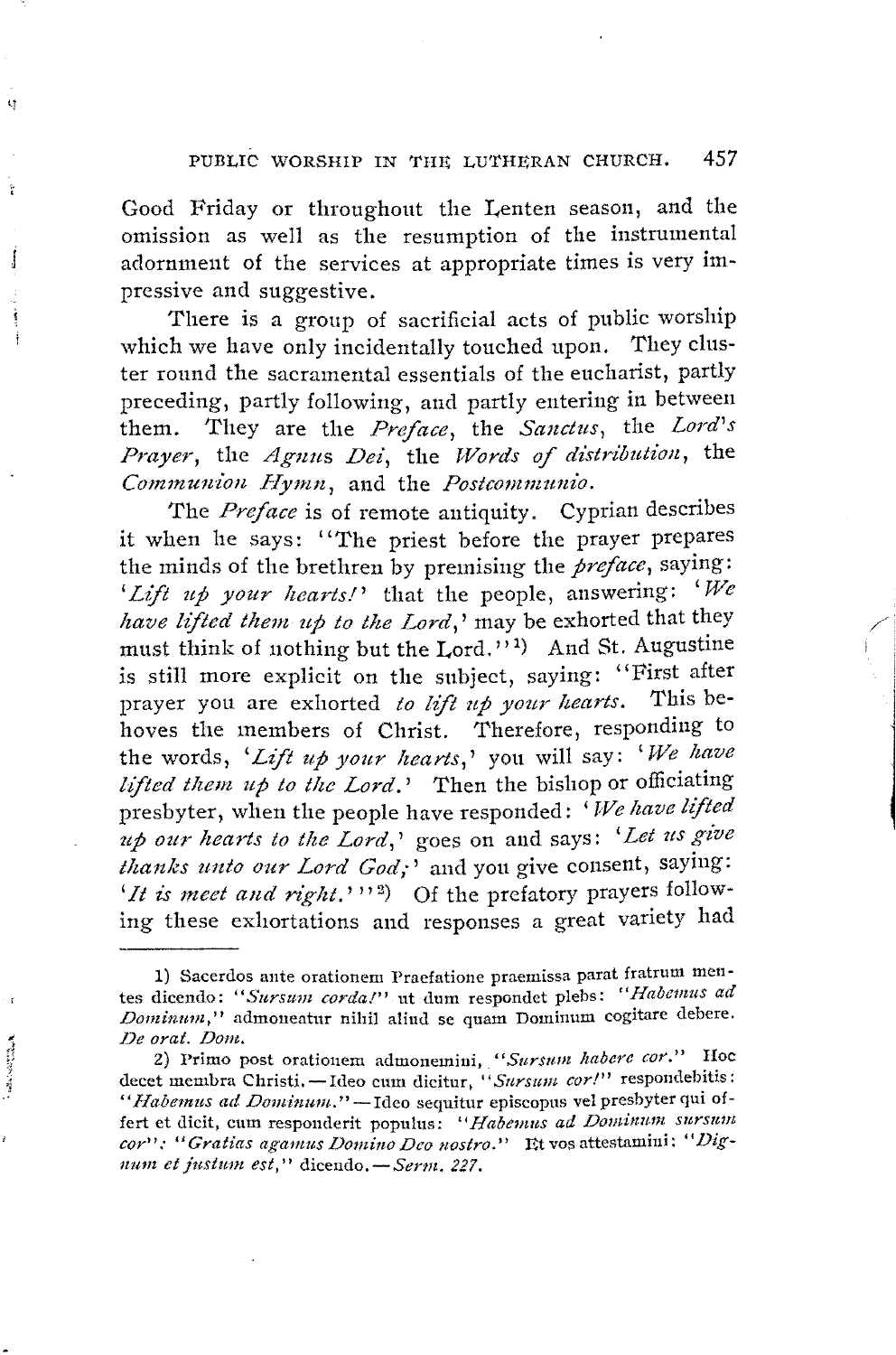obtained recognition in the days of Gregory I, who reduced them to one common form and one form for each of the three Christmas services, one for Epiphany, Easter, Ascension, Pentecost, Peter and Paul's, and St. Andrew's respectively.

Luther had in h'is *German Mass* of 1526 omitted the Preface and substituted a paraphrase of the Lord's prayer and an exhortation to the communicants. But the venerable antiquity and the liturgical beauty of the Preface recommended its retention, and hence we find both the Preface and Luther's Exhortation in some of the Lutheran Liturgies; others alternate, giving the Exhortation for ordinary Sunday services and the Preface for the high festivals. Later on the use of the Preface generally prevailed. The forms of the Preface adopted were generally translations and modifications of the old Gregorian forms. They begin with the *Salutation*, "The Lord be with you." - "And *with thy spirit,''* and close with an exhortation to join in a song of praise with the angels and archangels and all the heavenly host, whereupon the choir, or the congregation, or both, respond with the *Sanctus.* 

The *Sanctus* also was handed down from the early church. Tertullian has it in immediate connection with the Preface. The synod of Vaison, A. D. 529, ordained that the *Sanctus* be sung in all, even the *requiem* masses, "because so sweet and desirable a song, though it were possible to sing it day and night, could not engender disgust.'' $^{\rm 1)}$ The traditional Latin form of the *Sanctus*: - "Sanctus, sanctus, sanctus Dominus Zebaoth; pleni sunt coeli et terra gloria tua; *Hosianna in excelsis. Benedictus qui venit in nomine Domini; Hosianna in excelsis*"-was retained in some parts of the Lutheran church in connection with the Latin Preface, sung by the choir. For the congregation

<sup>1) &#</sup>x27;'Quia tam dulcis et desirabilis vox, etiamsi die noctuque dici posset, fastidium non potest generare."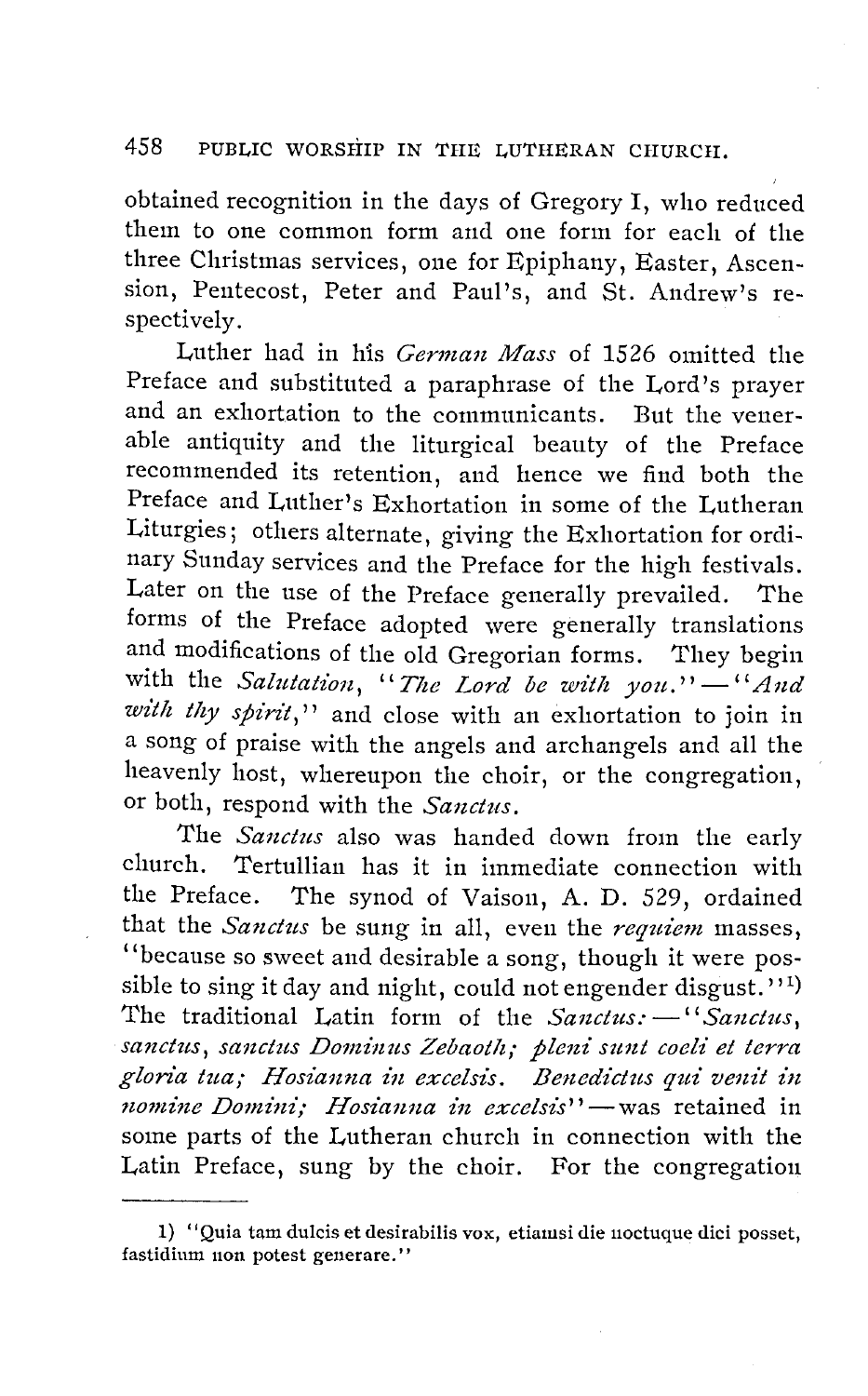Luther in the *German Mass* substituted his *"Jesaia dem Propheten das geschah*," after Is. 6. But in the course of time a literal translation of the old Gregorian text obtained the prevalence in the Lutheran church, and the sublime meaning of the *Preface* and *Sanctus*, especially in the form now in very general use, is evidently this: The congregation, about to celebrate the communion of the church militant with Christ, tlie King of Zion, is conscious of her inheritance on high with the church triumphant and the heavenly host assembled about the throne of glory and majesty, and in exultant joy and blissful anticipation of the life to come voices forth her assurance of a blessed communion with the congregation above.

The *Lord's Prayer* is mentioned together with the sacrament by Cyprian when, speaking of the unworthiness of a fallen priest to celebrate the eucharist, he says: ''Or how can he think his hand worthy of being laid upon the sacrifice of God and the Lord's prayer."<sup>1)</sup> And St. Augustine says: ''Thereupon, after the consecration of the sacrifice of God, because he would have us be his sacrifice, we say the Lord's prayer."<sup>2</sup>) Here and elsewhere Augustine speaks of the Lord's prayer as following the act of consecration, and this order was, after some variation in parts of the church, established for the Roman church in the Gregorian mass, which contained the Lord's prayer with a previous "Let us pray," and without the doxology. All this Luther retained in his *Formula Missae* of 1523. But in his *German Mass* he had removed not only the Preface preceding, but also the Lord's prayer following the words of institution, and substituted for the Preface a paraphrase of the Lord's prayer with an admonition to the communicants. churches, however, followed him to the full length of these

\

<sup>1)</sup> Aut quomodo putat mauum suani transferri posse ad Dei sacrificium et precem Domini?

<sup>2)</sup> Deiude, post sanctificatiouem sacrificii Dei, quia nos ipse voluit esse sacrificium suum, dicimus orationem dominicam. *Serm. 227.*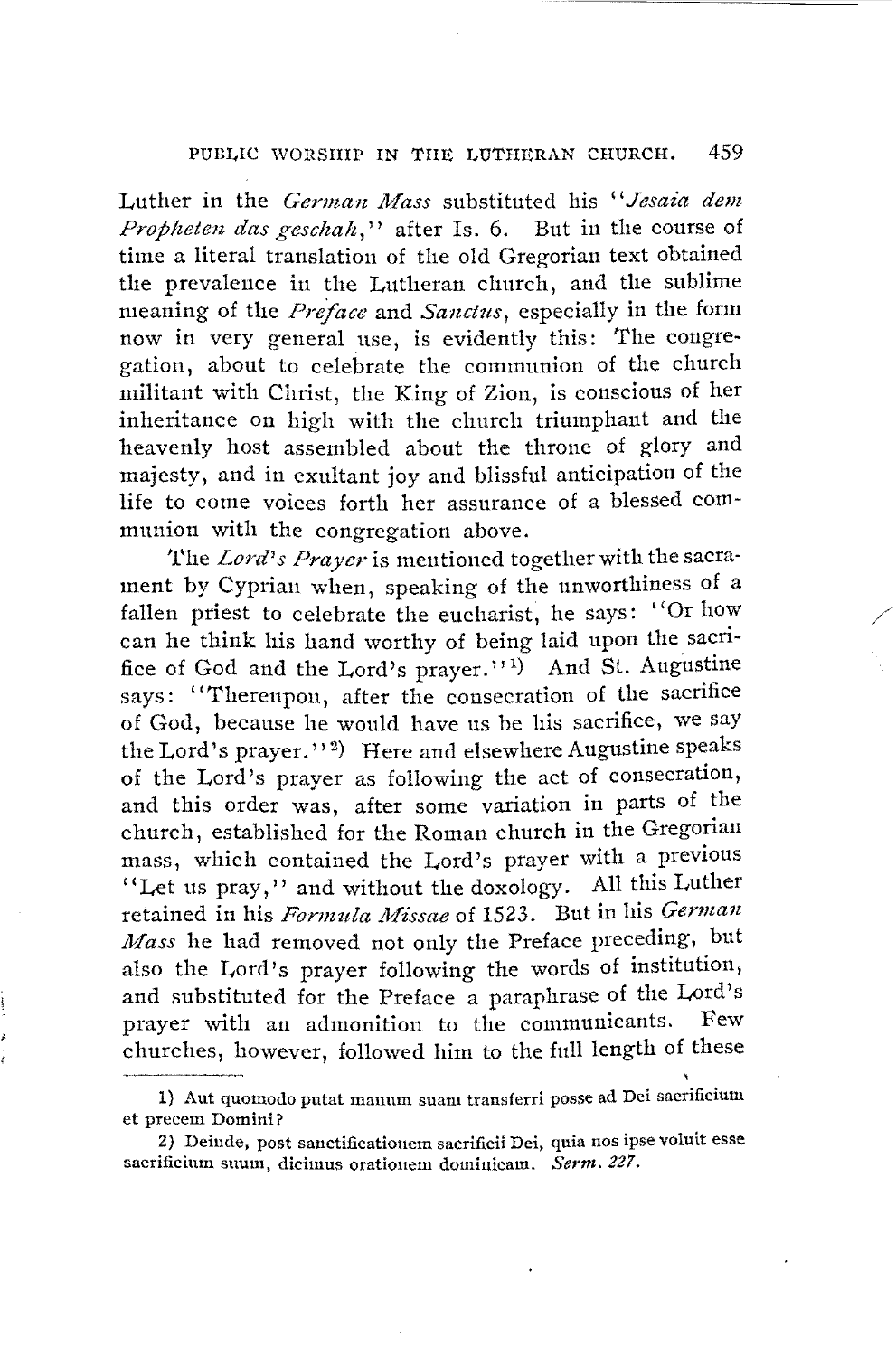changes. Even such as adopted the paraphrase and admonition restored the Lord's prayer to its place near the words of institution, generally without the doxology. In many churches, and in most of the later Liturgies, the Lord's prayer had and has its place before the words of institution, the congregation singing the doxology.

The *Agnus Dei* is not of quite so early a standing in the eucharistical liturgy as the Preface, Sanctus, and Lord's prayer, though it was early in nse among the oriental Christians as a morning song. It found its way into the Latin church under Gregory I, and in a Breviary of the eighth century we find it in the liturgy of the mass. According to the *Liber Pontificalis* it was assigned its place during the *fractio panis*, the breaking of the bread preparatory to its distribution, by Pope Sergius toward the close of the seventh century. Later, when the breaking of all the bread was discontinued, and the *fractio panis* consisted only in the breaking of one wafer, a particle of which was dropped into the chalice, the *Agnus Dei* was transferred to the end of the act of consecration and before the *Paz,* and there the *Ordo* has it to this day. The Latin form in general use since the XI or XII century is: *Agnus Dei, qui tollis peccata* mundi: miserere nobis. Agnus Dei, qui tollis peccata mundi: *miserere nobis. Agnus Dei, qui' tollis peccata mzmdi: dona nobis pacem.* Luther recognized the meaning of this song as an act of confession and praise in compliance with Christ's injunction: "This do *in remembrance of me*," and the words of St. Paul: "As often as ye eat this bread, and drink this cup, ye do show the Lord's death till he come.''  $^{\mathsf{1}}$  ) In the *Gennan Mass* he also mentions the "German *Agnus Dei"* among the songs during the act of distribution. Some of the Lutheran Liturgies prescribed that the *Agnus Dei* be

 $\overline{\phantom{a}}$ 

<sup>1) 1</sup> Cor.11, 26. Cf. Luther, Erl. 23,191: "Sonderlich dient das *Agnus*  über alle Gesänge aus der Massen wohl zum Sacrament; denn es klärlich daher singt und lobt Christum, dass er unsere Sünden getragen habe, und mit schönen kurzen Worten das Gedächtniss Christi gewaltiglich und lieblich treibt.''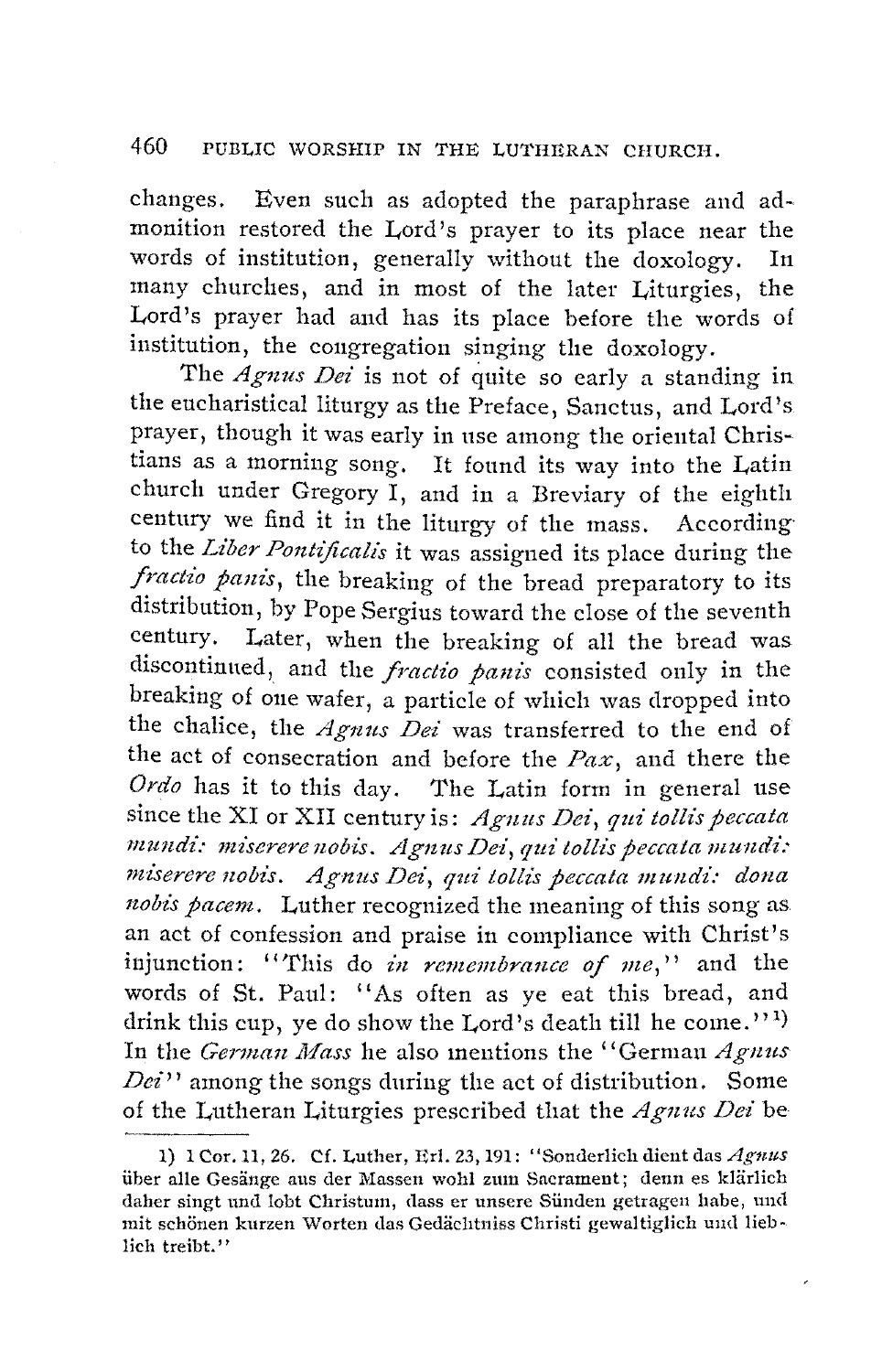sung by the choir after the Lord's prayer following the words of institution 1 and before the *Pax;* others, placing the Lord's prayer before the words of institution, place the Agnus Dei after the latter; still others follow Luther in directing the *Agnus* to be sung by the congregation either during or after distribution, and some recommend the longer form, "O Lamm Gottes unschuldig," etc., for or beside the shorter "Christe, du Lamm Gottes."

The *Words of distribution* have often been looked upon<br>repetition of the words of institution. But this is as a repetition of the words of institution. a misconception. In the early Christian church the minister distributed the sacramental bread saying: *"Corpits Christ£,,'* <sup>1</sup> ) and the communicant responded, *''Amen,"* and took the bread. The cup was in its turn offered with the words: "Sanguis Christi, calix vitae,"<sup>2</sup>) and again the communicant responded his *"Amen"* as he drank of the cup of blessing. This ancient form is simply a public profession of the mutual faith of both the distributer and the communicant concerning the real presence of the body and blood of Christ in the sacrament. In the Roman church various forms of distribution were in use; but the synod of Rouen in 879 ordained that the words of distribution should be "Corpus domini et sanguis prosit tibi ad remissionem pec-<br>catorum et vitam aeternam,"<sup>3</sup>) and Luther retained this form in the "*Formula Missae.*" Several early Lutheran Liturgies prescribe no formula of distribution at all; others give one form, still others, another. Such forms were: "Take and eat, this is the body of Christ which is given for thee.-Take and drink, this is the blood of the New Testament which is shed for thy sins."\*) Or: "The body of our Lord Jesus

/

2) "The blood of Christ, the cup of life."

<sup>1) &</sup>quot;'fhe body of Christ."

<sup>3) &</sup>quot;May the body and blood of Christ benefit thee unto forgiveness of sins and eternal life."

<sup>4) &</sup>quot;Nimm hin und iss, das ist der Leib Christi, der fiir dich gegeben ist. - Nimm hin und trink, das ist das Blut Christi, das für deine Sünden vergossen ist."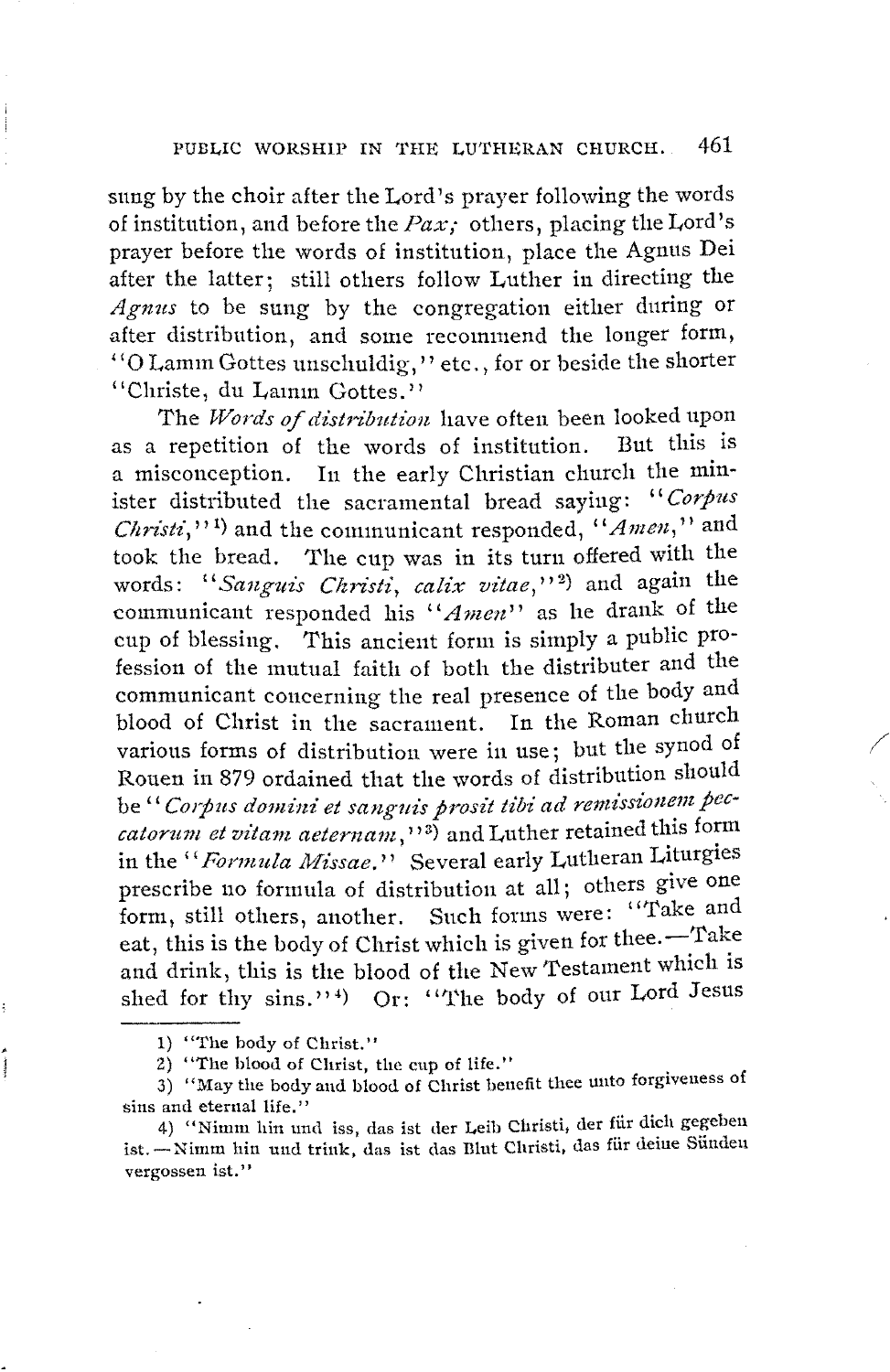Christ, given for thy sins. - The blood of our Lord Jesus Christ, shed for thy sins."<sup>1</sup>) Or: "Take and eat, this is the body of our Lord Jesus Christ; may it preserve thee unto life everlasting. - Take and drink, this is the blood of our Lord Jesus Christ; may it be a washing of all thy sins.'' <sup>2</sup> ) What all these forms have in common is the statement that what is given and taken under the bread and wine in the sacrament is the body and blood of Christ. That this was indeed the meaning and purpose of these words of distribution was also clear to non-Lutherans, such as the Zwinglians and Calvinists, and hence their early efforts to introduce other forms which should omit the confessional statement. 'l'hus the Crypto-Calvinists in Saxony used the form: ''Take and eat; may thy faith in the body of Christ which was given preserve thee unto life everlasting. - Take and drink; may thy faith in the blood of Christ which was shed strengthen thee unto life everlasting.''<sup>3</sup>) When in the Palatinate Calvinism began to gain ground, the Lutheran form of distribution at once became offensive, and on the deplorable recommendation of Melanchthon the words of St. Paul, 1 Cor. 10, 16, were abused as a unionistic formula of distribution, thus: ''The bread which we break is the communion of the body of Christ,'' etc. On the other hand and in opposition to these and other unionistic and Zwinglianizing or Calvinizing tendencies and measures the orthodox Lutheran churches gave still greater prominence and emphasis to the confessional character of the formula of distribution by inserting the

<sup>1) &</sup>quot;Der Leib unsers Herrn Jesu Christi, für deine Sünden gegeben. -Das Blut unsers Herrn Jesu Christi, für deine Sünden vergossen."

<sup>2) &</sup>quot;Nimm hin und iss, das ist der Leib unsers Herrn Jesu Christi; der bewahre dich zum ewigen Leben. - Nimm hin und trink, das ist das Illut unsers Herrn Jesu Christi; das sei eine Abwasclmng aller deiner Sünden."

<sup>3) &</sup>quot;Nimm hin und iss; dein Glaube in den dahingegebenen Leib Christi erhalte dich in das ewige Leben.-Nimm hin und trink; dein Glaube in das vergossene Blut Christi stärke dich zum ewigen Leben."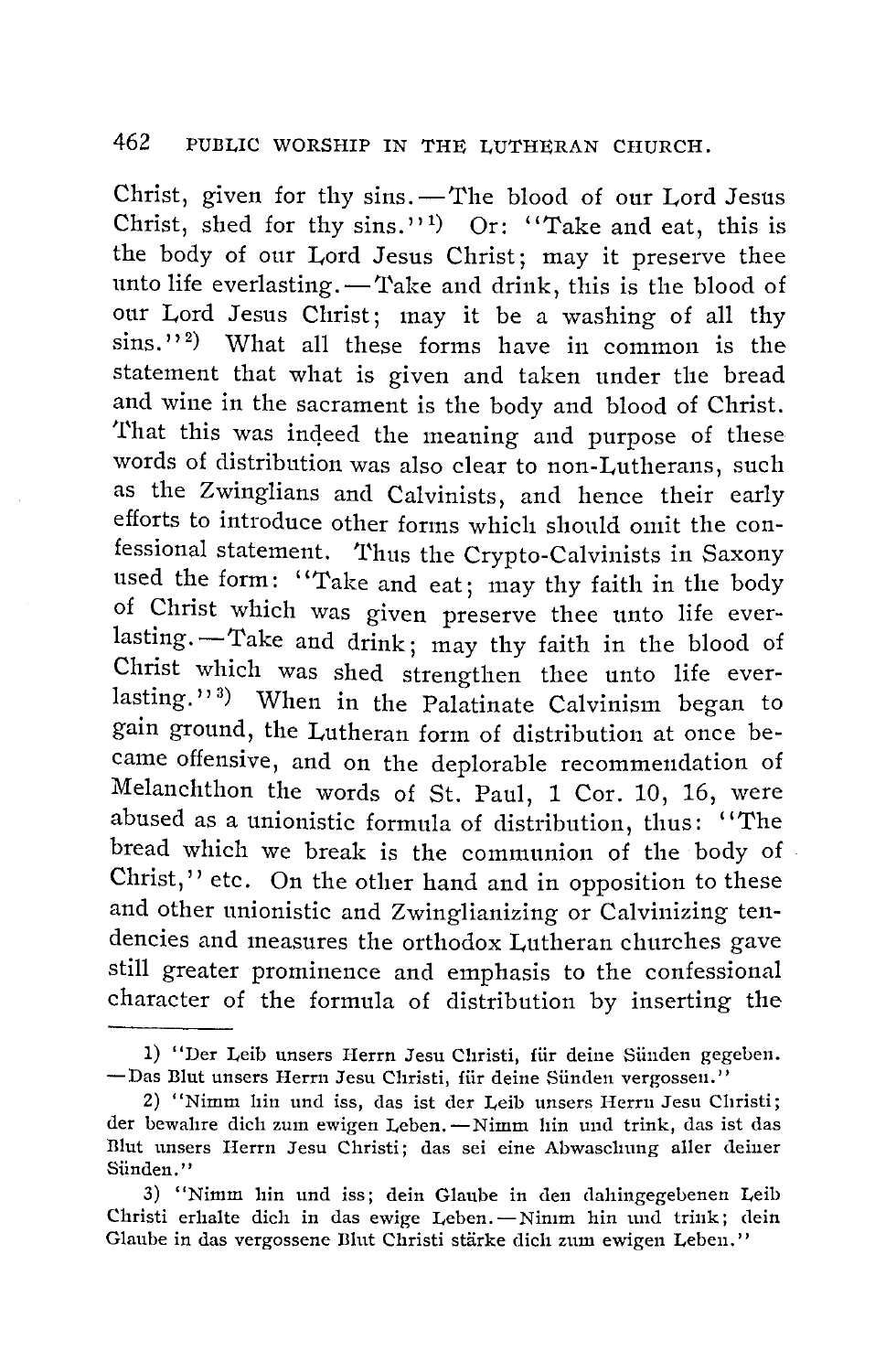epithet "*true*," and in the Brandenburg-Nürenberg liturgy of 1591 we find the formula: "Take and eat, this is the true body of our Lord Jesus Christ, which was given for thee into death. - Take and drink, this is the true blood of our Lord Jesus Christ, which was shed for thy sin."<sup>1</sup> A longer form containing the distinctive *"true"* was very generally adopted throughout the Lutheran church, thus: ''Take and eat; this is the true body of your Lord [ and Savior] Jesus Christ, given into death for your sins; this strengthen [, comfort **J** and preserve you **in** the true faith unto life eternal. Amen. - Take and drink; this is the true blood of your Lord [and Savior] Jesus Christ, shed for [you and for the remission of] your sins [ on the tree of the cross] ; this strengthen [, comfort J and preserve you in the true faith unto life eternal. Amen.'' Again, when unionism gained its ascendency and the Lutheran church fell among thieves on the Jericho road, one of the things of which she was robbed was her Lutheran formula of distribution, and the distinctive unionistic formula, which had first appeared in the **Ulm** Liturgy of 1747 and was recommended by the rationalist Seiler in his collections of liturgical forms, became a prominent feature in the physiognomy of the socalled United churches. It was prescribed in the Prussian *Agenda* of 1821 and in other unionistic Liturgies, and had as early as 1818 been substituted in the edition of the Pennsylvania *Agenda* published in that year for the Lutheran form contained in the edition of 1786. This unionistic formula, "Christ our Lord says," or, "Jesus says, take and eat, this is my body," etc., is the very reverse of the Lutheran formula of distribution, the latter being, as has been stated, what the form of the early Christian church was, an open and explicit confession whereby those who celebrate

<sup>1) &</sup>quot;Nimm hin und iss, das ist der wahre Leib unsers Herrn Jesu Christi, der für dich in den Tod gegeben ist.-Nimm hin und trink, das ist das wahre Blut unsers Herrn Jesu Christi, das fiir deine Siinde vergossen ist."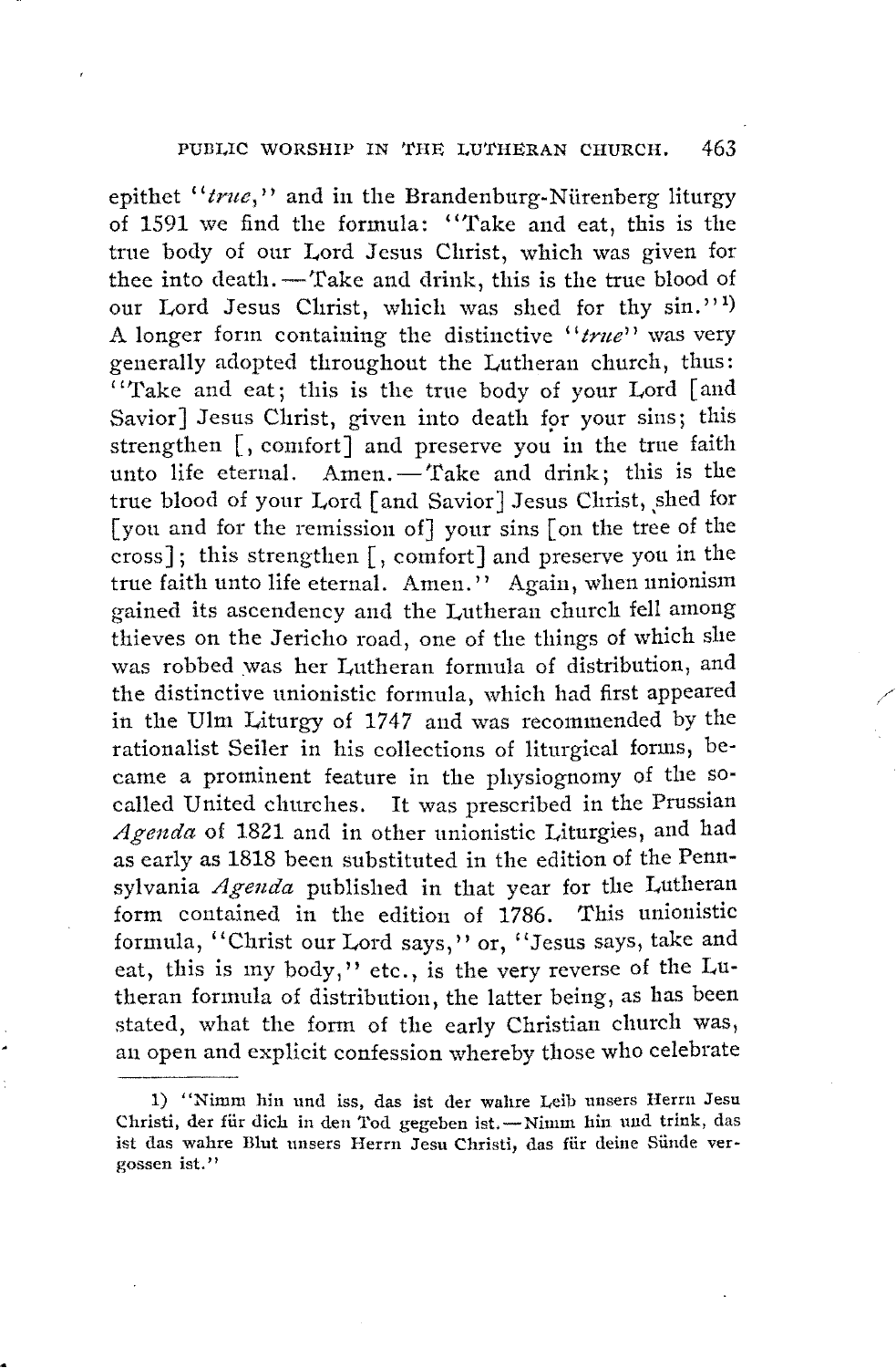the Sacrament state and profess what they hold and believe concerning the Lord's sacrament; while the unionistic formula is shaped as it is with the intent and purpose of avoiding and declining a distinct confessional statement, but on the contrary leaving it to the individual communicant how he would understand and interpret or misinterpret what ''Christ our Lord says.'' And if, as it avowedly is, the unionistic formula is intended as an open door for mixed communion, the Lutheran formula is consistent with close communion only.

That the celebration of the Lord's supper is an act of communion is furthermore indicated by the *communion hymn,* in which all the communicants as well as those members of the congregation who are not strictly communicants of the day are expected to join, "shewing the Lord's death," as they voice forth the mystery of the redemption by the suffering and death of "the Lamb of God, which taketh away the sin of the world.''<sup>1</sup>) That Luther recommended the *Agnus Dei* as a communion hymn during the distribution of the Sacrament has already been said. Of other communion hymns we mention that of Johann Hus, which Luther recast in German form, "Jesus Christus, *unser Heiland,''* etc., and the old German hymn, '' *Gott sei gelobet und gebenedeiet,* '' etc., to which Luther added two new stanzas, retaining the first as he found it. Beside these and other communion hymns contained in our Lutheran hymnals, the hymns commonly known and classed as "Passion hymns'' and commemorating the suffering and death of Christ are proper sacrifices of the lips to be offered up by the congregation while the communicants are partaking of the sacred body and blood once offered up in expiation of the sins of the world.

In the mediaeval mass the distribution was followed by a collect, the *Postcommunio,* preceded, as all collects, by

<sup>1)</sup> John 1, 29. cf. 1 Cor. 11, 26.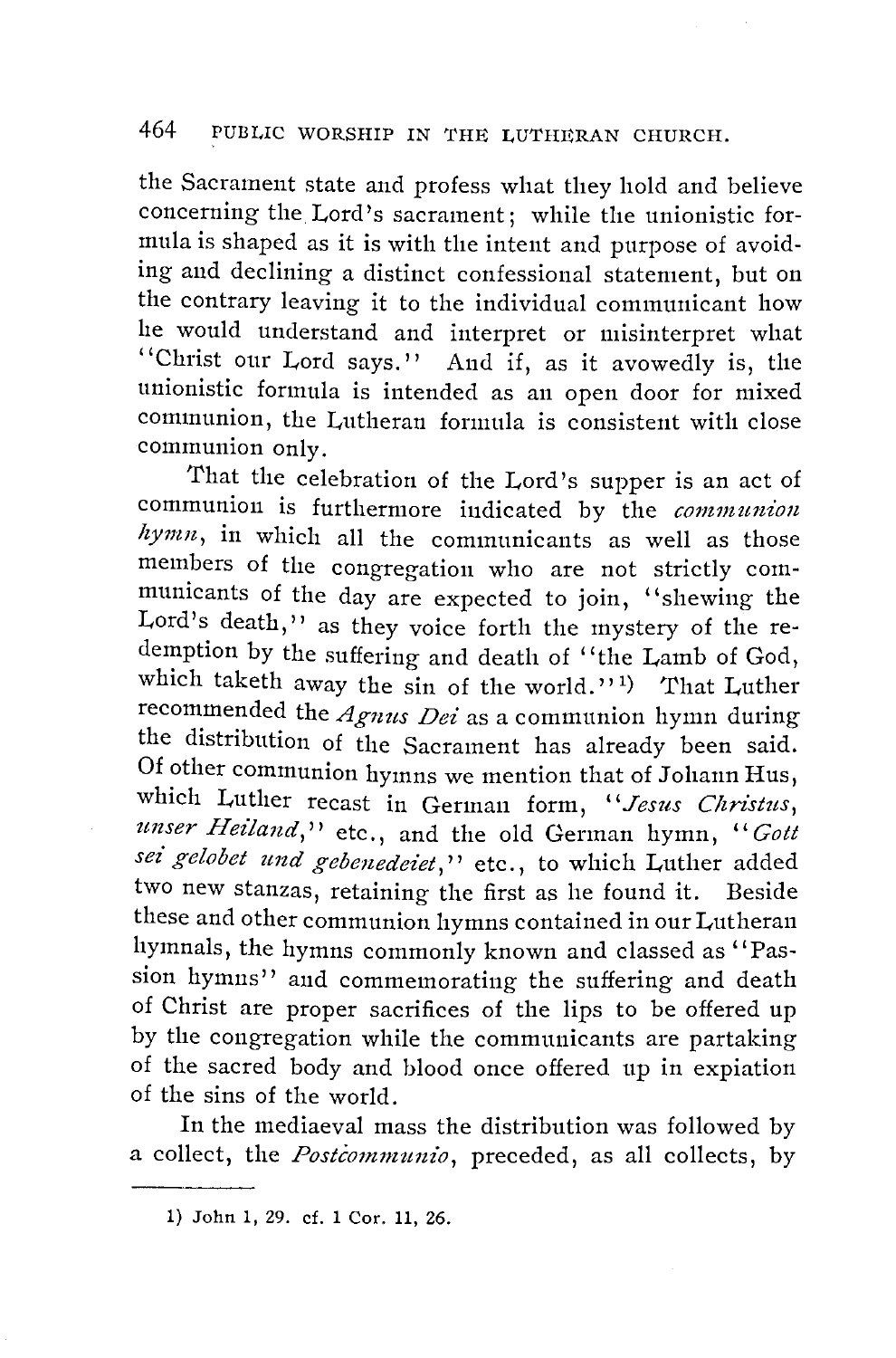the *Salutation*, "The Lord be with you," $-$ "And with thy spirit.'' In the Lutheran church the Salutation was at first retained before the *Postcommunio*; but later a versicle, "O give thanks unto the Lord, for he is good;" $-$ "For his mercy endureth for ever," or: "As often as ye eat this bread and drink this cup"-"'Ye do shew the Lord's death till he come," hypophonously chanted between the Pastor and the congregation, took the place of the Salutation. The *Postcommunio* collect most generally used in our church is the form given by Luther in the *German Mass*, "Wir danken dir, allmächtiger Herre Gott," etc. It is the act of "saying grace" after the Lord's Supper, and is characterized as a thank-offering of the entire congregation by the introductory exhortation, ''Let us thank the Lord, aud pray,'' and by the ''Amen'' of the congregation.

Such are the sacrifices of the lips by which the congregation assembled in public worship exhibits itself as a religious assembly a church of God in Christ Jesus. But religious assembly, a church of God in Christ Jesus. these are not the only offerings which are acceptable in the sight of their common Lord. The Holy Ghost says: "To do good and to communicate forget not; for with such sacrifices God is well pleased."<sup>1</sup>) That these sacrifices of the hands were also offered forth in the public services of the apostolic age, seems to appear from Acts 2, 42; 4, 34; 5, 11. 1 Cor. 16, 2. In the days of Tertullian, these offerings of the Christians in public worship were dedicated to the support of the poor, the aged and infirm, the widows and orphans, those who suffered under persecution or calamities, and to the maintenance of the ministry. Being an act of Christian worship, the contribution of such offerings was permitted to none but members of the church, and when a person had been excommunicated, no offerings were any longer accepted of him or her. The *Apostolical* Constitutions expressly prescribe that the gifts should be

1) Heb. 13, 16.

30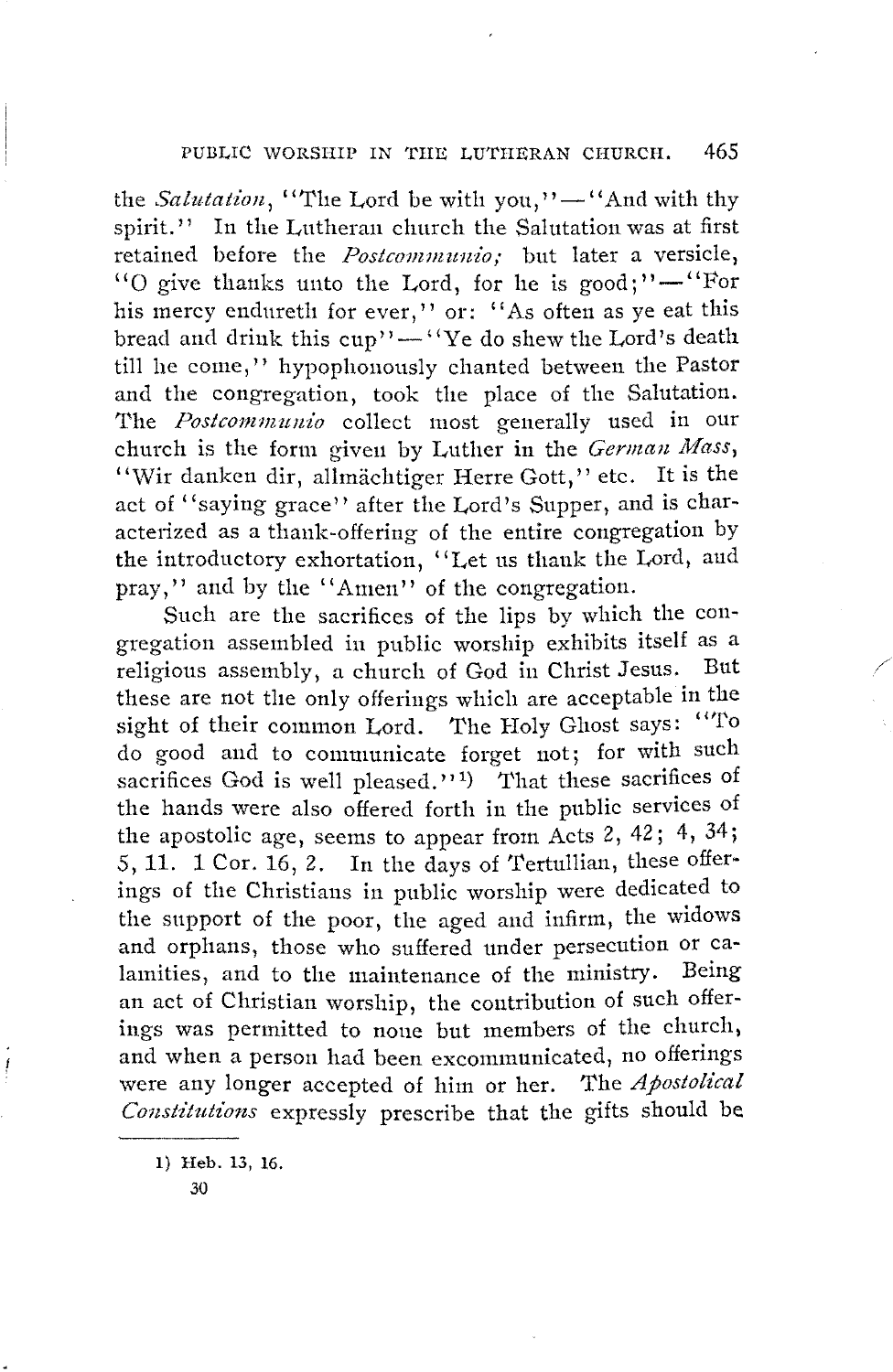brought to the place of worship. In earlier days the offer, ings were deposited on the altars; later this was done only with the contributions of bread and wine for use in the Eucharist, while the gifts of money and other valuables were during the general prayer collected by the officers of the church and laid down in the sacristy. Isidorus of Sevilla mentions the gathering of the *oblationes in templo Dei* as a duty of the subdeacons.<sup>1</sup>) The Roman church under Leo I distinguished the festival seasons as occasions for these oblations, and we hear the Bishop in his announcements of the fasts at Newyear, the Quadragesima, Pentecost, the fasts of September and of the tenth month, expressly men~ tioning and recommending the *oblationes* for the needy, Still later we hear also of ahnsgiving on special occasions, as at weddings, and masses for the dead. But the free-will offerings of grateful worshipers were under the sway of Antichrist perverted into meritorious works and imposed taxes. and revenues exacted by a man-made hierarchy which was in head and members prolific of a thousand devices for gathering into its insatiable coffers the wealth of the rich and the pittance of the poor. It was one of these devices, the sale of indulgences, which became the more immediate occasion of the movement which was to set the church free from the Roman tyrant and to restore to the Christian people the possessions, rights and privileges of God's own children, the holy priesthood of which we have heard St. Peter speak in connection with the spiritual sacrifices which are acceptable to God by Jesus Christ.<sup>2</sup>) In the services of the early Lutheran congregations under Luther's own eyes the freewill offerings were practiced. Chemnitz mentions the *collectio eleemosynarum* among the purposes of public service, and these collections became of general usage throughout the Lutheran church. In some churches they were taken

<sup>1)</sup> Oblationes in templo Dei a fidelibus ipsi (subdiaconi) suscipiunt, Isid. Orig. VII, 12, 23.

<sup>2)</sup> l Pet. 2, S.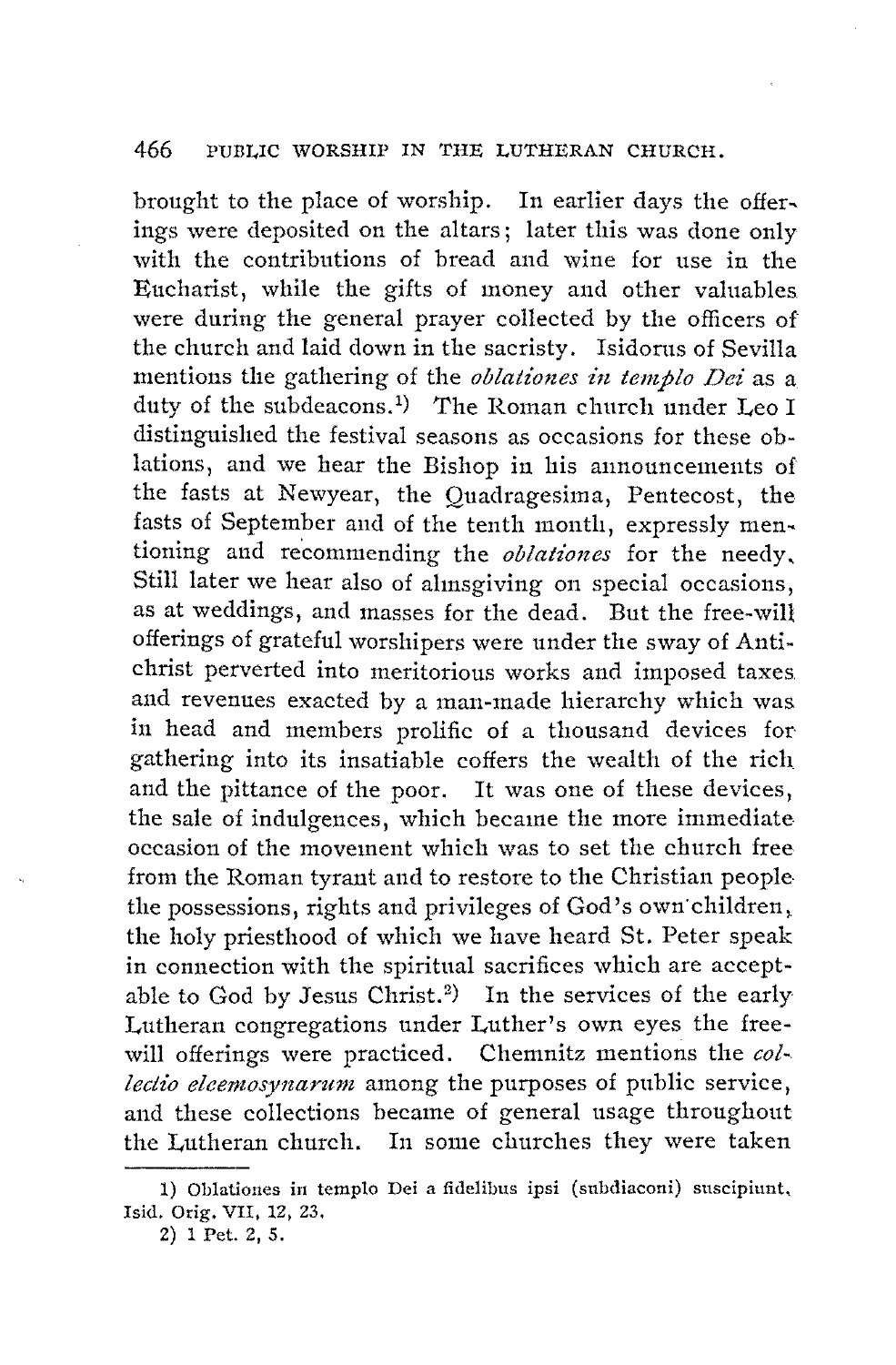before the sermon, in some during the general prayer, in others during the hymn after the sermon, and in still others after the close of the service during the exit of the congregation. Special offerings by the communicants or at weddings and funerals were likewise customary in many parts of the Lutheran church. The practice of taking special collections of more bountiful offerings on such occasions as the high festivals, Christmas, Easter, Pentecost, on thanksgiving days and harvest feasts, is highly appropriate, since at such times the congregation is by the texts and sermons of such memorial days blessed with a particular measure of spiritual blessings and should thereby be prompted to increased thankfulness and correspondingly more copious sacrifices of hearts and lips and hands. And in these festive services as in all others the most appropriate time for the oblations of the hands would seem to be after the sermon and the general prayer, during the prelude for and the singing of the ensuing hymn, when the grateful heart should be most willingly disposed to such sacrifice.

There remains, now, one more liturgical act to be considered, which must be classed with the acts of the first order. It is the closing *Benediction,* which is pronounced from the altar as a brief summary of the gospel message to the worshiping congregation. In the early church, as appears from the Apostolic constitutions, the Aaronitic benediction was used for this purpose, and Luther embodied a German translation of this ancient announcement of the grace and peace of God in his German Mass, from which it passed over into the various German and extra-German liturgies. In 1532, Luther published an exposition of this '' Benediction which is pronounced over the people after mass,"<sup>1</sup>) toward the close of which he says: "The Lord bless thee and keep thee, that is, may he graciously give thee body and life and what pertains thereto. To the Son

/

<sup>1)</sup> Erl. ed. vol. 36, pp. 155 ff.